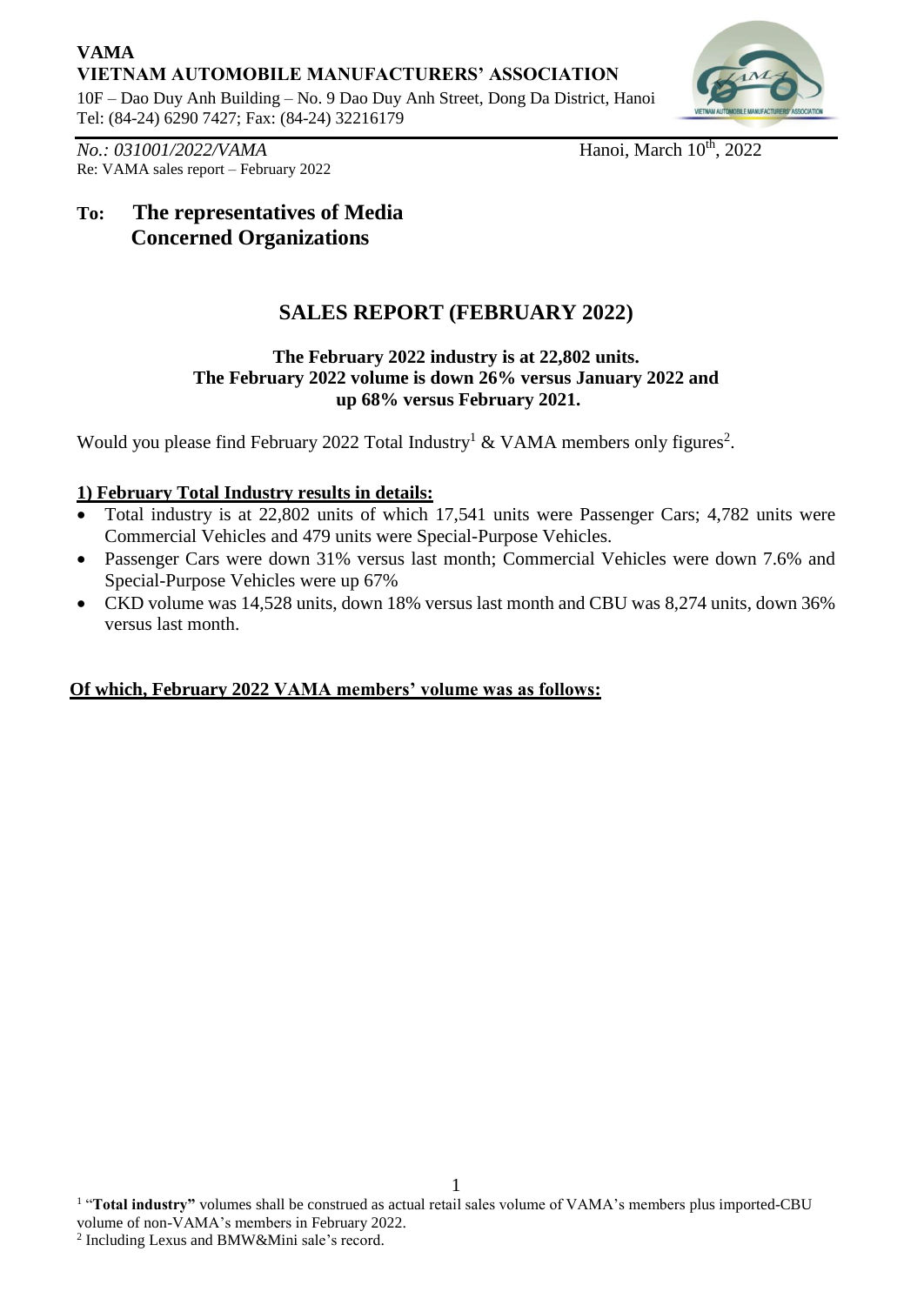| <b>Total</b><br><b>North</b><br><b>North</b><br><b>Central</b><br>South<br>Central South<br><b>Total</b><br><b>Vehicle Type</b><br>Passenger cars (PC)<br>I<br>2,970<br>966<br>2,037<br>5,973<br>2,748<br>4,954<br>Sedans<br>6,923<br>14,625<br>1<br>$\overline{2}$<br>2,142<br>783<br>1,753<br>4,678<br>2,243<br>Sport utility vehicles (SUV)<br>5,685<br>4,561<br>12,489<br>$\overline{3}$<br>1,488<br>444<br>855<br>2,787<br>3,288<br>932<br>1,853<br>6,073<br><b>Cross-over cars</b><br>564<br>157<br>1,120<br>1,841<br>$\overline{4}$<br>Multi-purpose vehicles (MPV)<br>1,263<br>480<br>2,743<br>4,486<br>5<br>Convertible cars<br>ä,<br>ä,<br>$\blacksquare$<br>$\overline{\phantom{a}}$<br>$\blacksquare$<br>×<br>٠<br>Hatchback<br>333<br>$3\mathit{l}$<br>114<br>478<br>6<br>688<br>240<br>1,003<br>75<br>$\overline{7}$<br>Others (please specify)<br>ä,<br>$\blacksquare$<br>÷<br>$\bullet$<br>$\bullet$<br>$\blacksquare$<br>$\blacksquare$<br>$\bullet$<br>8<br>Mercedes-Benz's PC subtotal<br>$\blacksquare$<br>$\overline{\phantom{a}}$<br>$\overline{\phantom{a}}$<br>9<br>35<br>$25\,$<br>60<br>Lexus's PC subtotal<br>148<br>126<br>274<br>$\mathbf{r}$<br>$\blacksquare$<br>41<br>56<br>101<br>10<br><b>Thaco Premium subtotal</b><br>139<br>18<br>147<br>304<br>4<br>310<br>421<br>158<br>889<br>944<br>$378\,$<br>11<br>741<br>2,063<br>Thaco Peugeot's PC subtotal<br><b>Subtotal</b><br>7,994<br>2,543<br>6,270<br>16,807<br>6,874<br>15,365<br>41,317<br>19,078<br>47.56%<br>15.13%<br>37.19%<br>37.31%<br>100.00%<br>46.17%<br>16.64%<br>100.00%<br>In percentage $(\% )$<br><b>Commercial vehicles (CV)</b><br>$\mathbb{I}$<br><b>Trucks</b><br>249<br>$140$<br>$273\,$<br>662<br>Pick-ups<br>1,062<br>640<br>695<br>2,397<br>11<br>22<br>11<br>$\boldsymbol{2}$<br>9<br>66<br>$\mathfrak{z}$<br>40<br>12<br><b>Vans</b><br>109<br>13<br>685<br>104<br>574<br>1,363<br>189<br>Small trucks $(G.V.M \le 5,000$ Kg)<br>1,433<br>1,016<br>2,638<br>14<br>353<br>113<br>442<br>Light trucks (5,000 Kg < G.V.M ≤ 10,000 Kg)<br>908<br>595<br>205<br>812<br>1,612<br>15<br>15<br>15<br>45<br>Medium trucks (10,000 Kg < G.V.M $\leq$ 24,000 Kg)<br>51<br>6<br>$\blacksquare$<br>$\blacksquare$<br>٠<br>16<br>Heavy-duty trucks<br>$(24,000 \text{ Kg} < G.V.M < 45,000 \text{ Kg})$<br>٠<br>17<br>Super heavy trucks<br>$(C.V.M \ge 45,000 Kg)$<br>٠<br>÷.<br>$\blacksquare$<br>$\bullet$<br>$\bullet$<br>٠<br>$\bullet$<br>18<br>249<br>771<br><b>Other Trucks</b><br>56<br>466<br>563<br>135<br>1,167<br>1,865<br>19<br><b>Tractor trucks</b><br>$\blacksquare$<br>٠<br>$\blacksquare$<br>×<br>$\bullet$<br>٠<br>$\bullet$<br>20<br>Mercedes-Benz's CV (FUSO) subtotal<br>÷,<br>$\blacksquare$<br>ä,<br>$\overline{a}$<br>$\overline{\phantom{a}}$<br>٠<br>$\blacksquare$<br>$\blacksquare$<br><b>Subtotal</b><br>1,562<br>415<br>1,764<br>3,741<br>3,764<br>1,178<br>3,730<br>8,672<br>41.75%<br>11.09%<br>47.15%<br>100.00%<br>43.40%<br>13.58%<br>43.01%<br>100.00 <sup>o</sup><br>In percentage $(\% )$<br><b>Buses</b><br>31<br>$20\,$<br>66<br>21<br>Minibuses [(10-16) seats]<br>117<br>58<br>52<br>74<br>184<br>22<br>${\it 10}$<br>Medium buses / Coaches<br>$[(17-30) \text{ seats}]$<br>1<br>$\boldsymbol{l}$<br>10<br>ä,<br>٠<br>٠<br>23<br>11<br>$\sqrt{2}$<br>10<br>$23\,$<br>$18\,$<br>$\boldsymbol{2}$<br>Large buses / Coaches<br>23<br>43<br>$[(31-55) \text{ seats}]$<br>24<br><b>Sleeping buses</b><br>٠<br>٠<br>$\bullet$<br>÷<br>٠<br>$\overline{7}$<br>$\boldsymbol{7}$<br>25<br>$\boldsymbol{7}$<br>City buses of all lengths<br>$\overline{7}$<br>$\blacksquare$<br>$\blacksquare$<br>$\bullet$<br>26<br>Bus rapid transit (BRT)<br>$\blacksquare$<br>$\overline{\phantom{a}}$<br>$\blacksquare$<br>ä,<br>$\blacksquare$<br>$\bullet$<br>$\blacksquare$<br>27<br>Bus chassises (incompletely-built vehicles)<br>$\boldsymbol{l}$<br>ä,<br>ä<br>$\bullet$<br>٠<br><b>Subtotal</b><br>50<br>22<br>76<br>97<br>148<br>93<br>54<br>244<br>22.13%<br>33.78%<br>14.86%<br>51.35%<br>100.00%<br>In percentage (%)<br>38.11%<br>39.75%<br>100.00 <sup>o</sup><br>$\mathbf{m}$<br><b>Special-Purpose Vehicles</b><br>28<br>106<br>57<br>241<br>404<br>150<br>78<br>302<br>530<br>Dump trucks<br>29<br>Concrete mixer trucks<br>$\bullet$<br>$\blacksquare$<br>$\blacksquare$<br>$\blacksquare$<br>$\blacksquare$<br>$\blacksquare$<br>$\blacksquare$<br>$\blacksquare$<br>30<br><b>Tanker trucks</b><br>ä,<br>$\overline{\phantom{a}}$<br>$\blacksquare$<br>$\overline{\phantom{a}}$<br>$\blacksquare$<br>$\overline{\phantom{a}}$<br>$\blacksquare$<br>$\blacksquare$<br>$31\,$<br>Refrigerator trucks<br>$\ddot{\phantom{a}}$<br>$\blacksquare$<br>$\overline{\phantom{a}}$<br>$\bullet$<br>$\blacksquare$<br>٠<br>٠<br>$32\,$<br>Ambumlance<br>$\ddot{\phantom{a}}$<br>$\overline{\phantom{a}}$<br>٠<br>$\blacksquare$<br>33<br>Fire-fighting trucks<br>÷.<br>$\overline{\phantom{a}}$<br>$\blacksquare$<br>$\bullet$<br>٠<br>٠<br>$\blacksquare$<br>٠<br>$34\,$<br>Garbages<br>8<br>8<br>$\bullet$<br>$\blacksquare$<br>$\blacksquare$<br>$\blacksquare$<br>٠<br>٠<br>$35\,$<br>Hydraulic crane truck<br>÷<br>$\overline{\phantom{a}}$<br>÷<br>$\blacksquare$<br>$\blacksquare$<br>$36\,$<br>Sprinklers (road cleaning trucks)<br>$\boldsymbol{l}$<br>1<br>$\ddot{\phantom{a}}$<br>$\blacksquare$<br>$\blacksquare$<br>$\blacksquare$<br>$\blacksquare$<br>٠<br>$37\,$<br>Crane trucks<br>÷,<br>ä,<br>٠<br>٠<br>$38\,$<br>X-Ray medical vehicles<br>×,<br>$\bullet$<br>$\bullet$<br>٠<br>$\blacksquare$<br>٠<br>٠<br>$\bullet$<br>$39\,$<br>Truck-mounted concrtet pumps<br>$\bullet$<br>$\blacksquare$<br>$\bullet$<br>$\blacksquare$<br>$\blacksquare$<br>٠<br>$\bullet$<br>$40\,$<br>Car transport (carrying) truck<br>$\boldsymbol{l}$<br>1<br>ä,<br>$\ddot{\phantom{a}}$<br>$\blacksquare$<br>٠<br>$\overline{\phantom{a}}$<br>÷<br>Hooklift<br>$\boldsymbol{2}$<br>41<br>$\boldsymbol{2}$<br>٠<br>$\blacksquare$<br>٠<br>$\blacksquare$<br>٠<br>$42\,$<br>Prisoner transport truck<br>÷,<br>ä,<br>$\blacksquare$<br>ä,<br>ä,<br>$43\,$<br>Mobile Sewer Jetting Machine (SPV)<br>×,<br>÷<br>$\bullet$<br>٠<br>٠<br>$\blacksquare$<br>$\blacksquare$<br>$\bullet$<br>Sewage suction truck (SPV)<br>$44$<br>1<br>1<br>٠<br>$\bullet$<br>$\bullet$<br>٠<br>$\blacksquare$<br>٠<br>$45\,$<br>Vaccum tank truck (SPV)<br>$\cdot$<br>$\blacksquare$<br>$\blacksquare$<br>÷<br>ä,<br>$\blacksquare$<br>$\blacksquare$<br>$\bullet$<br>$46\,$<br>Aerial Platform Truck(SPV)<br>$\blacksquare$<br>$\blacksquare$<br>$\bullet$<br>٠<br>٠<br>$\blacksquare$<br>٠<br>$47\,$<br>Stage truck (SPV)<br>÷,<br>$\blacksquare$<br>ä,<br>ä,<br>ä,<br>ä,<br>$\blacksquare$<br>$48\,$<br>Xe chỉ huy chữa cháy (SPV)<br>$\bullet$<br>÷.<br>$\blacksquare$<br>$\bullet$<br>٠<br>$\blacksquare$<br>٠<br>$\bullet$<br>49<br>Xe hiến máu lưu động (SPV)<br>$\bullet$<br>$\blacksquare$<br>٠<br>$\blacksquare$<br>٠<br>$\blacksquare$<br>$\blacksquare$<br><b>Subtotal</b><br>57<br>241<br>404<br>150<br>106<br>80<br>313<br>543<br>100.00%<br>In percentage (%)<br>26.24%<br>14.11%<br>59.65%<br>27.62%<br>14.73%<br>57.64%<br>100.00%<br><b>Grand-total</b><br>3037<br>9712<br>8351<br>23085<br>19505<br>21100<br>8186<br>50776<br>14.39%<br>39.58%<br>100.00%<br>45.46%<br>16.12%<br>38.41% 100.00%<br>In percentage (%)<br>46.03% |                |  | <b>Sales - Feb 2022</b> |  |  | <b>Sales - YTM 2022</b> |  |
|------------------------------------------------------------------------------------------------------------------------------------------------------------------------------------------------------------------------------------------------------------------------------------------------------------------------------------------------------------------------------------------------------------------------------------------------------------------------------------------------------------------------------------------------------------------------------------------------------------------------------------------------------------------------------------------------------------------------------------------------------------------------------------------------------------------------------------------------------------------------------------------------------------------------------------------------------------------------------------------------------------------------------------------------------------------------------------------------------------------------------------------------------------------------------------------------------------------------------------------------------------------------------------------------------------------------------------------------------------------------------------------------------------------------------------------------------------------------------------------------------------------------------------------------------------------------------------------------------------------------------------------------------------------------------------------------------------------------------------------------------------------------------------------------------------------------------------------------------------------------------------------------------------------------------------------------------------------------------------------------------------------------------------------------------------------------------------------------------------------------------------------------------------------------------------------------------------------------------------------------------------------------------------------------------------------------------------------------------------------------------------------------------------------------------------------------------------------------------------------------------------------------------------------------------------------------------------------------------------------------------------------------------------------------------------------------------------------------------------------------------------------------------------------------------------------------------------------------------------------------------------------------------------------------------------------------------------------------------------------------------------------------------------------------------------------------------------------------------------------------------------------------------------------------------------------------------------------------------------------------------------------------------------------------------------------------------------------------------------------------------------------------------------------------------------------------------------------------------------------------------------------------------------------------------------------------------------------------------------------------------------------------------------------------------------------------------------------------------------------------------------------------------------------------------------------------------------------------------------------------------------------------------------------------------------------------------------------------------------------------------------------------------------------------------------------------------------------------------------------------------------------------------------------------------------------------------------------------------------------------------------------------------------------------------------------------------------------------------------------------------------------------------------------------------------------------------------------------------------------------------------------------------------------------------------------------------------------------------------------------------------------------------------------------------------------------------------------------------------------------------------------------------------------------------------------------------------------------------------------------------------------------------------------------------------------------------------------------------------------------------------------------------------------------------------------------------------------------------------------------------------------------------------------------------------------------------------------------------------------------------------------------------------------------------------------------------------------------------------------------------------------------------------------------------------------------------------------------------------------------------------------------------------------------------------------------------------------------------------------------------------------------------------------------------------------------------------------------------------------------------------------------------------------------------------------------------------------------------------------------------------------------------------------------------------------------------------------------------------------------------------------------------------------------------------------------------------------------------------------------------------------------------------------------------------------------------------------------------------------------------------------------------------------------------------------------------------------------------------------------------------------------------------------------------------------------------------------------------------------------------------------------------------------------------------------------------------------------------------------------------------------------------------------------------------------------------------------------------------------------------------------------------------------------------------------------------------------------------------------------------------------------------------------------------------------------------------------------------------------------------------------------------------------------------------------------------------------------------------------------------------------------------------------------------------------------------------------------------------------------------------------------------------------------------------------------------------------------------------|----------------|--|-------------------------|--|--|-------------------------|--|
|                                                                                                                                                                                                                                                                                                                                                                                                                                                                                                                                                                                                                                                                                                                                                                                                                                                                                                                                                                                                                                                                                                                                                                                                                                                                                                                                                                                                                                                                                                                                                                                                                                                                                                                                                                                                                                                                                                                                                                                                                                                                                                                                                                                                                                                                                                                                                                                                                                                                                                                                                                                                                                                                                                                                                                                                                                                                                                                                                                                                                                                                                                                                                                                                                                                                                                                                                                                                                                                                                                                                                                                                                                                                                                                                                                                                                                                                                                                                                                                                                                                                                                                                                                                                                                                                                                                                                                                                                                                                                                                                                                                                                                                                                                                                                                                                                                                                                                                                                                                                                                                                                                                                                                                                                                                                                                                                                                                                                                                                                                                                                                                                                                                                                                                                                                                                                                                                                                                                                                                                                                                                                                                                                                                                                                                                                                                                                                                                                                                                                                                                                                                                                                                                                                                                                                                                                                                                                                                                                                                                                                                                                                                                                                                                                                                                                                                                                            | N <sub>0</sub> |  |                         |  |  |                         |  |
|                                                                                                                                                                                                                                                                                                                                                                                                                                                                                                                                                                                                                                                                                                                                                                                                                                                                                                                                                                                                                                                                                                                                                                                                                                                                                                                                                                                                                                                                                                                                                                                                                                                                                                                                                                                                                                                                                                                                                                                                                                                                                                                                                                                                                                                                                                                                                                                                                                                                                                                                                                                                                                                                                                                                                                                                                                                                                                                                                                                                                                                                                                                                                                                                                                                                                                                                                                                                                                                                                                                                                                                                                                                                                                                                                                                                                                                                                                                                                                                                                                                                                                                                                                                                                                                                                                                                                                                                                                                                                                                                                                                                                                                                                                                                                                                                                                                                                                                                                                                                                                                                                                                                                                                                                                                                                                                                                                                                                                                                                                                                                                                                                                                                                                                                                                                                                                                                                                                                                                                                                                                                                                                                                                                                                                                                                                                                                                                                                                                                                                                                                                                                                                                                                                                                                                                                                                                                                                                                                                                                                                                                                                                                                                                                                                                                                                                                                            |                |  |                         |  |  |                         |  |
|                                                                                                                                                                                                                                                                                                                                                                                                                                                                                                                                                                                                                                                                                                                                                                                                                                                                                                                                                                                                                                                                                                                                                                                                                                                                                                                                                                                                                                                                                                                                                                                                                                                                                                                                                                                                                                                                                                                                                                                                                                                                                                                                                                                                                                                                                                                                                                                                                                                                                                                                                                                                                                                                                                                                                                                                                                                                                                                                                                                                                                                                                                                                                                                                                                                                                                                                                                                                                                                                                                                                                                                                                                                                                                                                                                                                                                                                                                                                                                                                                                                                                                                                                                                                                                                                                                                                                                                                                                                                                                                                                                                                                                                                                                                                                                                                                                                                                                                                                                                                                                                                                                                                                                                                                                                                                                                                                                                                                                                                                                                                                                                                                                                                                                                                                                                                                                                                                                                                                                                                                                                                                                                                                                                                                                                                                                                                                                                                                                                                                                                                                                                                                                                                                                                                                                                                                                                                                                                                                                                                                                                                                                                                                                                                                                                                                                                                                            |                |  |                         |  |  |                         |  |
|                                                                                                                                                                                                                                                                                                                                                                                                                                                                                                                                                                                                                                                                                                                                                                                                                                                                                                                                                                                                                                                                                                                                                                                                                                                                                                                                                                                                                                                                                                                                                                                                                                                                                                                                                                                                                                                                                                                                                                                                                                                                                                                                                                                                                                                                                                                                                                                                                                                                                                                                                                                                                                                                                                                                                                                                                                                                                                                                                                                                                                                                                                                                                                                                                                                                                                                                                                                                                                                                                                                                                                                                                                                                                                                                                                                                                                                                                                                                                                                                                                                                                                                                                                                                                                                                                                                                                                                                                                                                                                                                                                                                                                                                                                                                                                                                                                                                                                                                                                                                                                                                                                                                                                                                                                                                                                                                                                                                                                                                                                                                                                                                                                                                                                                                                                                                                                                                                                                                                                                                                                                                                                                                                                                                                                                                                                                                                                                                                                                                                                                                                                                                                                                                                                                                                                                                                                                                                                                                                                                                                                                                                                                                                                                                                                                                                                                                                            |                |  |                         |  |  |                         |  |
|                                                                                                                                                                                                                                                                                                                                                                                                                                                                                                                                                                                                                                                                                                                                                                                                                                                                                                                                                                                                                                                                                                                                                                                                                                                                                                                                                                                                                                                                                                                                                                                                                                                                                                                                                                                                                                                                                                                                                                                                                                                                                                                                                                                                                                                                                                                                                                                                                                                                                                                                                                                                                                                                                                                                                                                                                                                                                                                                                                                                                                                                                                                                                                                                                                                                                                                                                                                                                                                                                                                                                                                                                                                                                                                                                                                                                                                                                                                                                                                                                                                                                                                                                                                                                                                                                                                                                                                                                                                                                                                                                                                                                                                                                                                                                                                                                                                                                                                                                                                                                                                                                                                                                                                                                                                                                                                                                                                                                                                                                                                                                                                                                                                                                                                                                                                                                                                                                                                                                                                                                                                                                                                                                                                                                                                                                                                                                                                                                                                                                                                                                                                                                                                                                                                                                                                                                                                                                                                                                                                                                                                                                                                                                                                                                                                                                                                                                            |                |  |                         |  |  |                         |  |
|                                                                                                                                                                                                                                                                                                                                                                                                                                                                                                                                                                                                                                                                                                                                                                                                                                                                                                                                                                                                                                                                                                                                                                                                                                                                                                                                                                                                                                                                                                                                                                                                                                                                                                                                                                                                                                                                                                                                                                                                                                                                                                                                                                                                                                                                                                                                                                                                                                                                                                                                                                                                                                                                                                                                                                                                                                                                                                                                                                                                                                                                                                                                                                                                                                                                                                                                                                                                                                                                                                                                                                                                                                                                                                                                                                                                                                                                                                                                                                                                                                                                                                                                                                                                                                                                                                                                                                                                                                                                                                                                                                                                                                                                                                                                                                                                                                                                                                                                                                                                                                                                                                                                                                                                                                                                                                                                                                                                                                                                                                                                                                                                                                                                                                                                                                                                                                                                                                                                                                                                                                                                                                                                                                                                                                                                                                                                                                                                                                                                                                                                                                                                                                                                                                                                                                                                                                                                                                                                                                                                                                                                                                                                                                                                                                                                                                                                                            |                |  |                         |  |  |                         |  |
|                                                                                                                                                                                                                                                                                                                                                                                                                                                                                                                                                                                                                                                                                                                                                                                                                                                                                                                                                                                                                                                                                                                                                                                                                                                                                                                                                                                                                                                                                                                                                                                                                                                                                                                                                                                                                                                                                                                                                                                                                                                                                                                                                                                                                                                                                                                                                                                                                                                                                                                                                                                                                                                                                                                                                                                                                                                                                                                                                                                                                                                                                                                                                                                                                                                                                                                                                                                                                                                                                                                                                                                                                                                                                                                                                                                                                                                                                                                                                                                                                                                                                                                                                                                                                                                                                                                                                                                                                                                                                                                                                                                                                                                                                                                                                                                                                                                                                                                                                                                                                                                                                                                                                                                                                                                                                                                                                                                                                                                                                                                                                                                                                                                                                                                                                                                                                                                                                                                                                                                                                                                                                                                                                                                                                                                                                                                                                                                                                                                                                                                                                                                                                                                                                                                                                                                                                                                                                                                                                                                                                                                                                                                                                                                                                                                                                                                                                            |                |  |                         |  |  |                         |  |
|                                                                                                                                                                                                                                                                                                                                                                                                                                                                                                                                                                                                                                                                                                                                                                                                                                                                                                                                                                                                                                                                                                                                                                                                                                                                                                                                                                                                                                                                                                                                                                                                                                                                                                                                                                                                                                                                                                                                                                                                                                                                                                                                                                                                                                                                                                                                                                                                                                                                                                                                                                                                                                                                                                                                                                                                                                                                                                                                                                                                                                                                                                                                                                                                                                                                                                                                                                                                                                                                                                                                                                                                                                                                                                                                                                                                                                                                                                                                                                                                                                                                                                                                                                                                                                                                                                                                                                                                                                                                                                                                                                                                                                                                                                                                                                                                                                                                                                                                                                                                                                                                                                                                                                                                                                                                                                                                                                                                                                                                                                                                                                                                                                                                                                                                                                                                                                                                                                                                                                                                                                                                                                                                                                                                                                                                                                                                                                                                                                                                                                                                                                                                                                                                                                                                                                                                                                                                                                                                                                                                                                                                                                                                                                                                                                                                                                                                                            |                |  |                         |  |  |                         |  |
|                                                                                                                                                                                                                                                                                                                                                                                                                                                                                                                                                                                                                                                                                                                                                                                                                                                                                                                                                                                                                                                                                                                                                                                                                                                                                                                                                                                                                                                                                                                                                                                                                                                                                                                                                                                                                                                                                                                                                                                                                                                                                                                                                                                                                                                                                                                                                                                                                                                                                                                                                                                                                                                                                                                                                                                                                                                                                                                                                                                                                                                                                                                                                                                                                                                                                                                                                                                                                                                                                                                                                                                                                                                                                                                                                                                                                                                                                                                                                                                                                                                                                                                                                                                                                                                                                                                                                                                                                                                                                                                                                                                                                                                                                                                                                                                                                                                                                                                                                                                                                                                                                                                                                                                                                                                                                                                                                                                                                                                                                                                                                                                                                                                                                                                                                                                                                                                                                                                                                                                                                                                                                                                                                                                                                                                                                                                                                                                                                                                                                                                                                                                                                                                                                                                                                                                                                                                                                                                                                                                                                                                                                                                                                                                                                                                                                                                                                            |                |  |                         |  |  |                         |  |
|                                                                                                                                                                                                                                                                                                                                                                                                                                                                                                                                                                                                                                                                                                                                                                                                                                                                                                                                                                                                                                                                                                                                                                                                                                                                                                                                                                                                                                                                                                                                                                                                                                                                                                                                                                                                                                                                                                                                                                                                                                                                                                                                                                                                                                                                                                                                                                                                                                                                                                                                                                                                                                                                                                                                                                                                                                                                                                                                                                                                                                                                                                                                                                                                                                                                                                                                                                                                                                                                                                                                                                                                                                                                                                                                                                                                                                                                                                                                                                                                                                                                                                                                                                                                                                                                                                                                                                                                                                                                                                                                                                                                                                                                                                                                                                                                                                                                                                                                                                                                                                                                                                                                                                                                                                                                                                                                                                                                                                                                                                                                                                                                                                                                                                                                                                                                                                                                                                                                                                                                                                                                                                                                                                                                                                                                                                                                                                                                                                                                                                                                                                                                                                                                                                                                                                                                                                                                                                                                                                                                                                                                                                                                                                                                                                                                                                                                                            |                |  |                         |  |  |                         |  |
|                                                                                                                                                                                                                                                                                                                                                                                                                                                                                                                                                                                                                                                                                                                                                                                                                                                                                                                                                                                                                                                                                                                                                                                                                                                                                                                                                                                                                                                                                                                                                                                                                                                                                                                                                                                                                                                                                                                                                                                                                                                                                                                                                                                                                                                                                                                                                                                                                                                                                                                                                                                                                                                                                                                                                                                                                                                                                                                                                                                                                                                                                                                                                                                                                                                                                                                                                                                                                                                                                                                                                                                                                                                                                                                                                                                                                                                                                                                                                                                                                                                                                                                                                                                                                                                                                                                                                                                                                                                                                                                                                                                                                                                                                                                                                                                                                                                                                                                                                                                                                                                                                                                                                                                                                                                                                                                                                                                                                                                                                                                                                                                                                                                                                                                                                                                                                                                                                                                                                                                                                                                                                                                                                                                                                                                                                                                                                                                                                                                                                                                                                                                                                                                                                                                                                                                                                                                                                                                                                                                                                                                                                                                                                                                                                                                                                                                                                            |                |  |                         |  |  |                         |  |
|                                                                                                                                                                                                                                                                                                                                                                                                                                                                                                                                                                                                                                                                                                                                                                                                                                                                                                                                                                                                                                                                                                                                                                                                                                                                                                                                                                                                                                                                                                                                                                                                                                                                                                                                                                                                                                                                                                                                                                                                                                                                                                                                                                                                                                                                                                                                                                                                                                                                                                                                                                                                                                                                                                                                                                                                                                                                                                                                                                                                                                                                                                                                                                                                                                                                                                                                                                                                                                                                                                                                                                                                                                                                                                                                                                                                                                                                                                                                                                                                                                                                                                                                                                                                                                                                                                                                                                                                                                                                                                                                                                                                                                                                                                                                                                                                                                                                                                                                                                                                                                                                                                                                                                                                                                                                                                                                                                                                                                                                                                                                                                                                                                                                                                                                                                                                                                                                                                                                                                                                                                                                                                                                                                                                                                                                                                                                                                                                                                                                                                                                                                                                                                                                                                                                                                                                                                                                                                                                                                                                                                                                                                                                                                                                                                                                                                                                                            |                |  |                         |  |  |                         |  |
|                                                                                                                                                                                                                                                                                                                                                                                                                                                                                                                                                                                                                                                                                                                                                                                                                                                                                                                                                                                                                                                                                                                                                                                                                                                                                                                                                                                                                                                                                                                                                                                                                                                                                                                                                                                                                                                                                                                                                                                                                                                                                                                                                                                                                                                                                                                                                                                                                                                                                                                                                                                                                                                                                                                                                                                                                                                                                                                                                                                                                                                                                                                                                                                                                                                                                                                                                                                                                                                                                                                                                                                                                                                                                                                                                                                                                                                                                                                                                                                                                                                                                                                                                                                                                                                                                                                                                                                                                                                                                                                                                                                                                                                                                                                                                                                                                                                                                                                                                                                                                                                                                                                                                                                                                                                                                                                                                                                                                                                                                                                                                                                                                                                                                                                                                                                                                                                                                                                                                                                                                                                                                                                                                                                                                                                                                                                                                                                                                                                                                                                                                                                                                                                                                                                                                                                                                                                                                                                                                                                                                                                                                                                                                                                                                                                                                                                                                            |                |  |                         |  |  |                         |  |
|                                                                                                                                                                                                                                                                                                                                                                                                                                                                                                                                                                                                                                                                                                                                                                                                                                                                                                                                                                                                                                                                                                                                                                                                                                                                                                                                                                                                                                                                                                                                                                                                                                                                                                                                                                                                                                                                                                                                                                                                                                                                                                                                                                                                                                                                                                                                                                                                                                                                                                                                                                                                                                                                                                                                                                                                                                                                                                                                                                                                                                                                                                                                                                                                                                                                                                                                                                                                                                                                                                                                                                                                                                                                                                                                                                                                                                                                                                                                                                                                                                                                                                                                                                                                                                                                                                                                                                                                                                                                                                                                                                                                                                                                                                                                                                                                                                                                                                                                                                                                                                                                                                                                                                                                                                                                                                                                                                                                                                                                                                                                                                                                                                                                                                                                                                                                                                                                                                                                                                                                                                                                                                                                                                                                                                                                                                                                                                                                                                                                                                                                                                                                                                                                                                                                                                                                                                                                                                                                                                                                                                                                                                                                                                                                                                                                                                                                                            |                |  |                         |  |  |                         |  |
|                                                                                                                                                                                                                                                                                                                                                                                                                                                                                                                                                                                                                                                                                                                                                                                                                                                                                                                                                                                                                                                                                                                                                                                                                                                                                                                                                                                                                                                                                                                                                                                                                                                                                                                                                                                                                                                                                                                                                                                                                                                                                                                                                                                                                                                                                                                                                                                                                                                                                                                                                                                                                                                                                                                                                                                                                                                                                                                                                                                                                                                                                                                                                                                                                                                                                                                                                                                                                                                                                                                                                                                                                                                                                                                                                                                                                                                                                                                                                                                                                                                                                                                                                                                                                                                                                                                                                                                                                                                                                                                                                                                                                                                                                                                                                                                                                                                                                                                                                                                                                                                                                                                                                                                                                                                                                                                                                                                                                                                                                                                                                                                                                                                                                                                                                                                                                                                                                                                                                                                                                                                                                                                                                                                                                                                                                                                                                                                                                                                                                                                                                                                                                                                                                                                                                                                                                                                                                                                                                                                                                                                                                                                                                                                                                                                                                                                                                            |                |  |                         |  |  |                         |  |
|                                                                                                                                                                                                                                                                                                                                                                                                                                                                                                                                                                                                                                                                                                                                                                                                                                                                                                                                                                                                                                                                                                                                                                                                                                                                                                                                                                                                                                                                                                                                                                                                                                                                                                                                                                                                                                                                                                                                                                                                                                                                                                                                                                                                                                                                                                                                                                                                                                                                                                                                                                                                                                                                                                                                                                                                                                                                                                                                                                                                                                                                                                                                                                                                                                                                                                                                                                                                                                                                                                                                                                                                                                                                                                                                                                                                                                                                                                                                                                                                                                                                                                                                                                                                                                                                                                                                                                                                                                                                                                                                                                                                                                                                                                                                                                                                                                                                                                                                                                                                                                                                                                                                                                                                                                                                                                                                                                                                                                                                                                                                                                                                                                                                                                                                                                                                                                                                                                                                                                                                                                                                                                                                                                                                                                                                                                                                                                                                                                                                                                                                                                                                                                                                                                                                                                                                                                                                                                                                                                                                                                                                                                                                                                                                                                                                                                                                                            |                |  |                         |  |  |                         |  |
|                                                                                                                                                                                                                                                                                                                                                                                                                                                                                                                                                                                                                                                                                                                                                                                                                                                                                                                                                                                                                                                                                                                                                                                                                                                                                                                                                                                                                                                                                                                                                                                                                                                                                                                                                                                                                                                                                                                                                                                                                                                                                                                                                                                                                                                                                                                                                                                                                                                                                                                                                                                                                                                                                                                                                                                                                                                                                                                                                                                                                                                                                                                                                                                                                                                                                                                                                                                                                                                                                                                                                                                                                                                                                                                                                                                                                                                                                                                                                                                                                                                                                                                                                                                                                                                                                                                                                                                                                                                                                                                                                                                                                                                                                                                                                                                                                                                                                                                                                                                                                                                                                                                                                                                                                                                                                                                                                                                                                                                                                                                                                                                                                                                                                                                                                                                                                                                                                                                                                                                                                                                                                                                                                                                                                                                                                                                                                                                                                                                                                                                                                                                                                                                                                                                                                                                                                                                                                                                                                                                                                                                                                                                                                                                                                                                                                                                                                            |                |  |                         |  |  |                         |  |
|                                                                                                                                                                                                                                                                                                                                                                                                                                                                                                                                                                                                                                                                                                                                                                                                                                                                                                                                                                                                                                                                                                                                                                                                                                                                                                                                                                                                                                                                                                                                                                                                                                                                                                                                                                                                                                                                                                                                                                                                                                                                                                                                                                                                                                                                                                                                                                                                                                                                                                                                                                                                                                                                                                                                                                                                                                                                                                                                                                                                                                                                                                                                                                                                                                                                                                                                                                                                                                                                                                                                                                                                                                                                                                                                                                                                                                                                                                                                                                                                                                                                                                                                                                                                                                                                                                                                                                                                                                                                                                                                                                                                                                                                                                                                                                                                                                                                                                                                                                                                                                                                                                                                                                                                                                                                                                                                                                                                                                                                                                                                                                                                                                                                                                                                                                                                                                                                                                                                                                                                                                                                                                                                                                                                                                                                                                                                                                                                                                                                                                                                                                                                                                                                                                                                                                                                                                                                                                                                                                                                                                                                                                                                                                                                                                                                                                                                                            |                |  |                         |  |  |                         |  |
|                                                                                                                                                                                                                                                                                                                                                                                                                                                                                                                                                                                                                                                                                                                                                                                                                                                                                                                                                                                                                                                                                                                                                                                                                                                                                                                                                                                                                                                                                                                                                                                                                                                                                                                                                                                                                                                                                                                                                                                                                                                                                                                                                                                                                                                                                                                                                                                                                                                                                                                                                                                                                                                                                                                                                                                                                                                                                                                                                                                                                                                                                                                                                                                                                                                                                                                                                                                                                                                                                                                                                                                                                                                                                                                                                                                                                                                                                                                                                                                                                                                                                                                                                                                                                                                                                                                                                                                                                                                                                                                                                                                                                                                                                                                                                                                                                                                                                                                                                                                                                                                                                                                                                                                                                                                                                                                                                                                                                                                                                                                                                                                                                                                                                                                                                                                                                                                                                                                                                                                                                                                                                                                                                                                                                                                                                                                                                                                                                                                                                                                                                                                                                                                                                                                                                                                                                                                                                                                                                                                                                                                                                                                                                                                                                                                                                                                                                            |                |  |                         |  |  |                         |  |
|                                                                                                                                                                                                                                                                                                                                                                                                                                                                                                                                                                                                                                                                                                                                                                                                                                                                                                                                                                                                                                                                                                                                                                                                                                                                                                                                                                                                                                                                                                                                                                                                                                                                                                                                                                                                                                                                                                                                                                                                                                                                                                                                                                                                                                                                                                                                                                                                                                                                                                                                                                                                                                                                                                                                                                                                                                                                                                                                                                                                                                                                                                                                                                                                                                                                                                                                                                                                                                                                                                                                                                                                                                                                                                                                                                                                                                                                                                                                                                                                                                                                                                                                                                                                                                                                                                                                                                                                                                                                                                                                                                                                                                                                                                                                                                                                                                                                                                                                                                                                                                                                                                                                                                                                                                                                                                                                                                                                                                                                                                                                                                                                                                                                                                                                                                                                                                                                                                                                                                                                                                                                                                                                                                                                                                                                                                                                                                                                                                                                                                                                                                                                                                                                                                                                                                                                                                                                                                                                                                                                                                                                                                                                                                                                                                                                                                                                                            |                |  |                         |  |  |                         |  |
|                                                                                                                                                                                                                                                                                                                                                                                                                                                                                                                                                                                                                                                                                                                                                                                                                                                                                                                                                                                                                                                                                                                                                                                                                                                                                                                                                                                                                                                                                                                                                                                                                                                                                                                                                                                                                                                                                                                                                                                                                                                                                                                                                                                                                                                                                                                                                                                                                                                                                                                                                                                                                                                                                                                                                                                                                                                                                                                                                                                                                                                                                                                                                                                                                                                                                                                                                                                                                                                                                                                                                                                                                                                                                                                                                                                                                                                                                                                                                                                                                                                                                                                                                                                                                                                                                                                                                                                                                                                                                                                                                                                                                                                                                                                                                                                                                                                                                                                                                                                                                                                                                                                                                                                                                                                                                                                                                                                                                                                                                                                                                                                                                                                                                                                                                                                                                                                                                                                                                                                                                                                                                                                                                                                                                                                                                                                                                                                                                                                                                                                                                                                                                                                                                                                                                                                                                                                                                                                                                                                                                                                                                                                                                                                                                                                                                                                                                            |                |  |                         |  |  |                         |  |
|                                                                                                                                                                                                                                                                                                                                                                                                                                                                                                                                                                                                                                                                                                                                                                                                                                                                                                                                                                                                                                                                                                                                                                                                                                                                                                                                                                                                                                                                                                                                                                                                                                                                                                                                                                                                                                                                                                                                                                                                                                                                                                                                                                                                                                                                                                                                                                                                                                                                                                                                                                                                                                                                                                                                                                                                                                                                                                                                                                                                                                                                                                                                                                                                                                                                                                                                                                                                                                                                                                                                                                                                                                                                                                                                                                                                                                                                                                                                                                                                                                                                                                                                                                                                                                                                                                                                                                                                                                                                                                                                                                                                                                                                                                                                                                                                                                                                                                                                                                                                                                                                                                                                                                                                                                                                                                                                                                                                                                                                                                                                                                                                                                                                                                                                                                                                                                                                                                                                                                                                                                                                                                                                                                                                                                                                                                                                                                                                                                                                                                                                                                                                                                                                                                                                                                                                                                                                                                                                                                                                                                                                                                                                                                                                                                                                                                                                                            |                |  |                         |  |  |                         |  |
|                                                                                                                                                                                                                                                                                                                                                                                                                                                                                                                                                                                                                                                                                                                                                                                                                                                                                                                                                                                                                                                                                                                                                                                                                                                                                                                                                                                                                                                                                                                                                                                                                                                                                                                                                                                                                                                                                                                                                                                                                                                                                                                                                                                                                                                                                                                                                                                                                                                                                                                                                                                                                                                                                                                                                                                                                                                                                                                                                                                                                                                                                                                                                                                                                                                                                                                                                                                                                                                                                                                                                                                                                                                                                                                                                                                                                                                                                                                                                                                                                                                                                                                                                                                                                                                                                                                                                                                                                                                                                                                                                                                                                                                                                                                                                                                                                                                                                                                                                                                                                                                                                                                                                                                                                                                                                                                                                                                                                                                                                                                                                                                                                                                                                                                                                                                                                                                                                                                                                                                                                                                                                                                                                                                                                                                                                                                                                                                                                                                                                                                                                                                                                                                                                                                                                                                                                                                                                                                                                                                                                                                                                                                                                                                                                                                                                                                                                            |                |  |                         |  |  |                         |  |
|                                                                                                                                                                                                                                                                                                                                                                                                                                                                                                                                                                                                                                                                                                                                                                                                                                                                                                                                                                                                                                                                                                                                                                                                                                                                                                                                                                                                                                                                                                                                                                                                                                                                                                                                                                                                                                                                                                                                                                                                                                                                                                                                                                                                                                                                                                                                                                                                                                                                                                                                                                                                                                                                                                                                                                                                                                                                                                                                                                                                                                                                                                                                                                                                                                                                                                                                                                                                                                                                                                                                                                                                                                                                                                                                                                                                                                                                                                                                                                                                                                                                                                                                                                                                                                                                                                                                                                                                                                                                                                                                                                                                                                                                                                                                                                                                                                                                                                                                                                                                                                                                                                                                                                                                                                                                                                                                                                                                                                                                                                                                                                                                                                                                                                                                                                                                                                                                                                                                                                                                                                                                                                                                                                                                                                                                                                                                                                                                                                                                                                                                                                                                                                                                                                                                                                                                                                                                                                                                                                                                                                                                                                                                                                                                                                                                                                                                                            |                |  |                         |  |  |                         |  |
|                                                                                                                                                                                                                                                                                                                                                                                                                                                                                                                                                                                                                                                                                                                                                                                                                                                                                                                                                                                                                                                                                                                                                                                                                                                                                                                                                                                                                                                                                                                                                                                                                                                                                                                                                                                                                                                                                                                                                                                                                                                                                                                                                                                                                                                                                                                                                                                                                                                                                                                                                                                                                                                                                                                                                                                                                                                                                                                                                                                                                                                                                                                                                                                                                                                                                                                                                                                                                                                                                                                                                                                                                                                                                                                                                                                                                                                                                                                                                                                                                                                                                                                                                                                                                                                                                                                                                                                                                                                                                                                                                                                                                                                                                                                                                                                                                                                                                                                                                                                                                                                                                                                                                                                                                                                                                                                                                                                                                                                                                                                                                                                                                                                                                                                                                                                                                                                                                                                                                                                                                                                                                                                                                                                                                                                                                                                                                                                                                                                                                                                                                                                                                                                                                                                                                                                                                                                                                                                                                                                                                                                                                                                                                                                                                                                                                                                                                            |                |  |                         |  |  |                         |  |
|                                                                                                                                                                                                                                                                                                                                                                                                                                                                                                                                                                                                                                                                                                                                                                                                                                                                                                                                                                                                                                                                                                                                                                                                                                                                                                                                                                                                                                                                                                                                                                                                                                                                                                                                                                                                                                                                                                                                                                                                                                                                                                                                                                                                                                                                                                                                                                                                                                                                                                                                                                                                                                                                                                                                                                                                                                                                                                                                                                                                                                                                                                                                                                                                                                                                                                                                                                                                                                                                                                                                                                                                                                                                                                                                                                                                                                                                                                                                                                                                                                                                                                                                                                                                                                                                                                                                                                                                                                                                                                                                                                                                                                                                                                                                                                                                                                                                                                                                                                                                                                                                                                                                                                                                                                                                                                                                                                                                                                                                                                                                                                                                                                                                                                                                                                                                                                                                                                                                                                                                                                                                                                                                                                                                                                                                                                                                                                                                                                                                                                                                                                                                                                                                                                                                                                                                                                                                                                                                                                                                                                                                                                                                                                                                                                                                                                                                                            |                |  |                         |  |  |                         |  |
|                                                                                                                                                                                                                                                                                                                                                                                                                                                                                                                                                                                                                                                                                                                                                                                                                                                                                                                                                                                                                                                                                                                                                                                                                                                                                                                                                                                                                                                                                                                                                                                                                                                                                                                                                                                                                                                                                                                                                                                                                                                                                                                                                                                                                                                                                                                                                                                                                                                                                                                                                                                                                                                                                                                                                                                                                                                                                                                                                                                                                                                                                                                                                                                                                                                                                                                                                                                                                                                                                                                                                                                                                                                                                                                                                                                                                                                                                                                                                                                                                                                                                                                                                                                                                                                                                                                                                                                                                                                                                                                                                                                                                                                                                                                                                                                                                                                                                                                                                                                                                                                                                                                                                                                                                                                                                                                                                                                                                                                                                                                                                                                                                                                                                                                                                                                                                                                                                                                                                                                                                                                                                                                                                                                                                                                                                                                                                                                                                                                                                                                                                                                                                                                                                                                                                                                                                                                                                                                                                                                                                                                                                                                                                                                                                                                                                                                                                            |                |  |                         |  |  |                         |  |
|                                                                                                                                                                                                                                                                                                                                                                                                                                                                                                                                                                                                                                                                                                                                                                                                                                                                                                                                                                                                                                                                                                                                                                                                                                                                                                                                                                                                                                                                                                                                                                                                                                                                                                                                                                                                                                                                                                                                                                                                                                                                                                                                                                                                                                                                                                                                                                                                                                                                                                                                                                                                                                                                                                                                                                                                                                                                                                                                                                                                                                                                                                                                                                                                                                                                                                                                                                                                                                                                                                                                                                                                                                                                                                                                                                                                                                                                                                                                                                                                                                                                                                                                                                                                                                                                                                                                                                                                                                                                                                                                                                                                                                                                                                                                                                                                                                                                                                                                                                                                                                                                                                                                                                                                                                                                                                                                                                                                                                                                                                                                                                                                                                                                                                                                                                                                                                                                                                                                                                                                                                                                                                                                                                                                                                                                                                                                                                                                                                                                                                                                                                                                                                                                                                                                                                                                                                                                                                                                                                                                                                                                                                                                                                                                                                                                                                                                                            |                |  |                         |  |  |                         |  |
|                                                                                                                                                                                                                                                                                                                                                                                                                                                                                                                                                                                                                                                                                                                                                                                                                                                                                                                                                                                                                                                                                                                                                                                                                                                                                                                                                                                                                                                                                                                                                                                                                                                                                                                                                                                                                                                                                                                                                                                                                                                                                                                                                                                                                                                                                                                                                                                                                                                                                                                                                                                                                                                                                                                                                                                                                                                                                                                                                                                                                                                                                                                                                                                                                                                                                                                                                                                                                                                                                                                                                                                                                                                                                                                                                                                                                                                                                                                                                                                                                                                                                                                                                                                                                                                                                                                                                                                                                                                                                                                                                                                                                                                                                                                                                                                                                                                                                                                                                                                                                                                                                                                                                                                                                                                                                                                                                                                                                                                                                                                                                                                                                                                                                                                                                                                                                                                                                                                                                                                                                                                                                                                                                                                                                                                                                                                                                                                                                                                                                                                                                                                                                                                                                                                                                                                                                                                                                                                                                                                                                                                                                                                                                                                                                                                                                                                                                            |                |  |                         |  |  |                         |  |
|                                                                                                                                                                                                                                                                                                                                                                                                                                                                                                                                                                                                                                                                                                                                                                                                                                                                                                                                                                                                                                                                                                                                                                                                                                                                                                                                                                                                                                                                                                                                                                                                                                                                                                                                                                                                                                                                                                                                                                                                                                                                                                                                                                                                                                                                                                                                                                                                                                                                                                                                                                                                                                                                                                                                                                                                                                                                                                                                                                                                                                                                                                                                                                                                                                                                                                                                                                                                                                                                                                                                                                                                                                                                                                                                                                                                                                                                                                                                                                                                                                                                                                                                                                                                                                                                                                                                                                                                                                                                                                                                                                                                                                                                                                                                                                                                                                                                                                                                                                                                                                                                                                                                                                                                                                                                                                                                                                                                                                                                                                                                                                                                                                                                                                                                                                                                                                                                                                                                                                                                                                                                                                                                                                                                                                                                                                                                                                                                                                                                                                                                                                                                                                                                                                                                                                                                                                                                                                                                                                                                                                                                                                                                                                                                                                                                                                                                                            |                |  |                         |  |  |                         |  |
|                                                                                                                                                                                                                                                                                                                                                                                                                                                                                                                                                                                                                                                                                                                                                                                                                                                                                                                                                                                                                                                                                                                                                                                                                                                                                                                                                                                                                                                                                                                                                                                                                                                                                                                                                                                                                                                                                                                                                                                                                                                                                                                                                                                                                                                                                                                                                                                                                                                                                                                                                                                                                                                                                                                                                                                                                                                                                                                                                                                                                                                                                                                                                                                                                                                                                                                                                                                                                                                                                                                                                                                                                                                                                                                                                                                                                                                                                                                                                                                                                                                                                                                                                                                                                                                                                                                                                                                                                                                                                                                                                                                                                                                                                                                                                                                                                                                                                                                                                                                                                                                                                                                                                                                                                                                                                                                                                                                                                                                                                                                                                                                                                                                                                                                                                                                                                                                                                                                                                                                                                                                                                                                                                                                                                                                                                                                                                                                                                                                                                                                                                                                                                                                                                                                                                                                                                                                                                                                                                                                                                                                                                                                                                                                                                                                                                                                                                            |                |  |                         |  |  |                         |  |
|                                                                                                                                                                                                                                                                                                                                                                                                                                                                                                                                                                                                                                                                                                                                                                                                                                                                                                                                                                                                                                                                                                                                                                                                                                                                                                                                                                                                                                                                                                                                                                                                                                                                                                                                                                                                                                                                                                                                                                                                                                                                                                                                                                                                                                                                                                                                                                                                                                                                                                                                                                                                                                                                                                                                                                                                                                                                                                                                                                                                                                                                                                                                                                                                                                                                                                                                                                                                                                                                                                                                                                                                                                                                                                                                                                                                                                                                                                                                                                                                                                                                                                                                                                                                                                                                                                                                                                                                                                                                                                                                                                                                                                                                                                                                                                                                                                                                                                                                                                                                                                                                                                                                                                                                                                                                                                                                                                                                                                                                                                                                                                                                                                                                                                                                                                                                                                                                                                                                                                                                                                                                                                                                                                                                                                                                                                                                                                                                                                                                                                                                                                                                                                                                                                                                                                                                                                                                                                                                                                                                                                                                                                                                                                                                                                                                                                                                                            |                |  |                         |  |  |                         |  |
|                                                                                                                                                                                                                                                                                                                                                                                                                                                                                                                                                                                                                                                                                                                                                                                                                                                                                                                                                                                                                                                                                                                                                                                                                                                                                                                                                                                                                                                                                                                                                                                                                                                                                                                                                                                                                                                                                                                                                                                                                                                                                                                                                                                                                                                                                                                                                                                                                                                                                                                                                                                                                                                                                                                                                                                                                                                                                                                                                                                                                                                                                                                                                                                                                                                                                                                                                                                                                                                                                                                                                                                                                                                                                                                                                                                                                                                                                                                                                                                                                                                                                                                                                                                                                                                                                                                                                                                                                                                                                                                                                                                                                                                                                                                                                                                                                                                                                                                                                                                                                                                                                                                                                                                                                                                                                                                                                                                                                                                                                                                                                                                                                                                                                                                                                                                                                                                                                                                                                                                                                                                                                                                                                                                                                                                                                                                                                                                                                                                                                                                                                                                                                                                                                                                                                                                                                                                                                                                                                                                                                                                                                                                                                                                                                                                                                                                                                            |                |  |                         |  |  |                         |  |
|                                                                                                                                                                                                                                                                                                                                                                                                                                                                                                                                                                                                                                                                                                                                                                                                                                                                                                                                                                                                                                                                                                                                                                                                                                                                                                                                                                                                                                                                                                                                                                                                                                                                                                                                                                                                                                                                                                                                                                                                                                                                                                                                                                                                                                                                                                                                                                                                                                                                                                                                                                                                                                                                                                                                                                                                                                                                                                                                                                                                                                                                                                                                                                                                                                                                                                                                                                                                                                                                                                                                                                                                                                                                                                                                                                                                                                                                                                                                                                                                                                                                                                                                                                                                                                                                                                                                                                                                                                                                                                                                                                                                                                                                                                                                                                                                                                                                                                                                                                                                                                                                                                                                                                                                                                                                                                                                                                                                                                                                                                                                                                                                                                                                                                                                                                                                                                                                                                                                                                                                                                                                                                                                                                                                                                                                                                                                                                                                                                                                                                                                                                                                                                                                                                                                                                                                                                                                                                                                                                                                                                                                                                                                                                                                                                                                                                                                                            |                |  |                         |  |  |                         |  |
|                                                                                                                                                                                                                                                                                                                                                                                                                                                                                                                                                                                                                                                                                                                                                                                                                                                                                                                                                                                                                                                                                                                                                                                                                                                                                                                                                                                                                                                                                                                                                                                                                                                                                                                                                                                                                                                                                                                                                                                                                                                                                                                                                                                                                                                                                                                                                                                                                                                                                                                                                                                                                                                                                                                                                                                                                                                                                                                                                                                                                                                                                                                                                                                                                                                                                                                                                                                                                                                                                                                                                                                                                                                                                                                                                                                                                                                                                                                                                                                                                                                                                                                                                                                                                                                                                                                                                                                                                                                                                                                                                                                                                                                                                                                                                                                                                                                                                                                                                                                                                                                                                                                                                                                                                                                                                                                                                                                                                                                                                                                                                                                                                                                                                                                                                                                                                                                                                                                                                                                                                                                                                                                                                                                                                                                                                                                                                                                                                                                                                                                                                                                                                                                                                                                                                                                                                                                                                                                                                                                                                                                                                                                                                                                                                                                                                                                                                            |                |  |                         |  |  |                         |  |
|                                                                                                                                                                                                                                                                                                                                                                                                                                                                                                                                                                                                                                                                                                                                                                                                                                                                                                                                                                                                                                                                                                                                                                                                                                                                                                                                                                                                                                                                                                                                                                                                                                                                                                                                                                                                                                                                                                                                                                                                                                                                                                                                                                                                                                                                                                                                                                                                                                                                                                                                                                                                                                                                                                                                                                                                                                                                                                                                                                                                                                                                                                                                                                                                                                                                                                                                                                                                                                                                                                                                                                                                                                                                                                                                                                                                                                                                                                                                                                                                                                                                                                                                                                                                                                                                                                                                                                                                                                                                                                                                                                                                                                                                                                                                                                                                                                                                                                                                                                                                                                                                                                                                                                                                                                                                                                                                                                                                                                                                                                                                                                                                                                                                                                                                                                                                                                                                                                                                                                                                                                                                                                                                                                                                                                                                                                                                                                                                                                                                                                                                                                                                                                                                                                                                                                                                                                                                                                                                                                                                                                                                                                                                                                                                                                                                                                                                                            |                |  |                         |  |  |                         |  |
|                                                                                                                                                                                                                                                                                                                                                                                                                                                                                                                                                                                                                                                                                                                                                                                                                                                                                                                                                                                                                                                                                                                                                                                                                                                                                                                                                                                                                                                                                                                                                                                                                                                                                                                                                                                                                                                                                                                                                                                                                                                                                                                                                                                                                                                                                                                                                                                                                                                                                                                                                                                                                                                                                                                                                                                                                                                                                                                                                                                                                                                                                                                                                                                                                                                                                                                                                                                                                                                                                                                                                                                                                                                                                                                                                                                                                                                                                                                                                                                                                                                                                                                                                                                                                                                                                                                                                                                                                                                                                                                                                                                                                                                                                                                                                                                                                                                                                                                                                                                                                                                                                                                                                                                                                                                                                                                                                                                                                                                                                                                                                                                                                                                                                                                                                                                                                                                                                                                                                                                                                                                                                                                                                                                                                                                                                                                                                                                                                                                                                                                                                                                                                                                                                                                                                                                                                                                                                                                                                                                                                                                                                                                                                                                                                                                                                                                                                            |                |  |                         |  |  |                         |  |
|                                                                                                                                                                                                                                                                                                                                                                                                                                                                                                                                                                                                                                                                                                                                                                                                                                                                                                                                                                                                                                                                                                                                                                                                                                                                                                                                                                                                                                                                                                                                                                                                                                                                                                                                                                                                                                                                                                                                                                                                                                                                                                                                                                                                                                                                                                                                                                                                                                                                                                                                                                                                                                                                                                                                                                                                                                                                                                                                                                                                                                                                                                                                                                                                                                                                                                                                                                                                                                                                                                                                                                                                                                                                                                                                                                                                                                                                                                                                                                                                                                                                                                                                                                                                                                                                                                                                                                                                                                                                                                                                                                                                                                                                                                                                                                                                                                                                                                                                                                                                                                                                                                                                                                                                                                                                                                                                                                                                                                                                                                                                                                                                                                                                                                                                                                                                                                                                                                                                                                                                                                                                                                                                                                                                                                                                                                                                                                                                                                                                                                                                                                                                                                                                                                                                                                                                                                                                                                                                                                                                                                                                                                                                                                                                                                                                                                                                                            |                |  |                         |  |  |                         |  |
|                                                                                                                                                                                                                                                                                                                                                                                                                                                                                                                                                                                                                                                                                                                                                                                                                                                                                                                                                                                                                                                                                                                                                                                                                                                                                                                                                                                                                                                                                                                                                                                                                                                                                                                                                                                                                                                                                                                                                                                                                                                                                                                                                                                                                                                                                                                                                                                                                                                                                                                                                                                                                                                                                                                                                                                                                                                                                                                                                                                                                                                                                                                                                                                                                                                                                                                                                                                                                                                                                                                                                                                                                                                                                                                                                                                                                                                                                                                                                                                                                                                                                                                                                                                                                                                                                                                                                                                                                                                                                                                                                                                                                                                                                                                                                                                                                                                                                                                                                                                                                                                                                                                                                                                                                                                                                                                                                                                                                                                                                                                                                                                                                                                                                                                                                                                                                                                                                                                                                                                                                                                                                                                                                                                                                                                                                                                                                                                                                                                                                                                                                                                                                                                                                                                                                                                                                                                                                                                                                                                                                                                                                                                                                                                                                                                                                                                                                            |                |  |                         |  |  |                         |  |
|                                                                                                                                                                                                                                                                                                                                                                                                                                                                                                                                                                                                                                                                                                                                                                                                                                                                                                                                                                                                                                                                                                                                                                                                                                                                                                                                                                                                                                                                                                                                                                                                                                                                                                                                                                                                                                                                                                                                                                                                                                                                                                                                                                                                                                                                                                                                                                                                                                                                                                                                                                                                                                                                                                                                                                                                                                                                                                                                                                                                                                                                                                                                                                                                                                                                                                                                                                                                                                                                                                                                                                                                                                                                                                                                                                                                                                                                                                                                                                                                                                                                                                                                                                                                                                                                                                                                                                                                                                                                                                                                                                                                                                                                                                                                                                                                                                                                                                                                                                                                                                                                                                                                                                                                                                                                                                                                                                                                                                                                                                                                                                                                                                                                                                                                                                                                                                                                                                                                                                                                                                                                                                                                                                                                                                                                                                                                                                                                                                                                                                                                                                                                                                                                                                                                                                                                                                                                                                                                                                                                                                                                                                                                                                                                                                                                                                                                                            |                |  |                         |  |  |                         |  |
|                                                                                                                                                                                                                                                                                                                                                                                                                                                                                                                                                                                                                                                                                                                                                                                                                                                                                                                                                                                                                                                                                                                                                                                                                                                                                                                                                                                                                                                                                                                                                                                                                                                                                                                                                                                                                                                                                                                                                                                                                                                                                                                                                                                                                                                                                                                                                                                                                                                                                                                                                                                                                                                                                                                                                                                                                                                                                                                                                                                                                                                                                                                                                                                                                                                                                                                                                                                                                                                                                                                                                                                                                                                                                                                                                                                                                                                                                                                                                                                                                                                                                                                                                                                                                                                                                                                                                                                                                                                                                                                                                                                                                                                                                                                                                                                                                                                                                                                                                                                                                                                                                                                                                                                                                                                                                                                                                                                                                                                                                                                                                                                                                                                                                                                                                                                                                                                                                                                                                                                                                                                                                                                                                                                                                                                                                                                                                                                                                                                                                                                                                                                                                                                                                                                                                                                                                                                                                                                                                                                                                                                                                                                                                                                                                                                                                                                                                            |                |  |                         |  |  |                         |  |
|                                                                                                                                                                                                                                                                                                                                                                                                                                                                                                                                                                                                                                                                                                                                                                                                                                                                                                                                                                                                                                                                                                                                                                                                                                                                                                                                                                                                                                                                                                                                                                                                                                                                                                                                                                                                                                                                                                                                                                                                                                                                                                                                                                                                                                                                                                                                                                                                                                                                                                                                                                                                                                                                                                                                                                                                                                                                                                                                                                                                                                                                                                                                                                                                                                                                                                                                                                                                                                                                                                                                                                                                                                                                                                                                                                                                                                                                                                                                                                                                                                                                                                                                                                                                                                                                                                                                                                                                                                                                                                                                                                                                                                                                                                                                                                                                                                                                                                                                                                                                                                                                                                                                                                                                                                                                                                                                                                                                                                                                                                                                                                                                                                                                                                                                                                                                                                                                                                                                                                                                                                                                                                                                                                                                                                                                                                                                                                                                                                                                                                                                                                                                                                                                                                                                                                                                                                                                                                                                                                                                                                                                                                                                                                                                                                                                                                                                                            |                |  |                         |  |  |                         |  |
|                                                                                                                                                                                                                                                                                                                                                                                                                                                                                                                                                                                                                                                                                                                                                                                                                                                                                                                                                                                                                                                                                                                                                                                                                                                                                                                                                                                                                                                                                                                                                                                                                                                                                                                                                                                                                                                                                                                                                                                                                                                                                                                                                                                                                                                                                                                                                                                                                                                                                                                                                                                                                                                                                                                                                                                                                                                                                                                                                                                                                                                                                                                                                                                                                                                                                                                                                                                                                                                                                                                                                                                                                                                                                                                                                                                                                                                                                                                                                                                                                                                                                                                                                                                                                                                                                                                                                                                                                                                                                                                                                                                                                                                                                                                                                                                                                                                                                                                                                                                                                                                                                                                                                                                                                                                                                                                                                                                                                                                                                                                                                                                                                                                                                                                                                                                                                                                                                                                                                                                                                                                                                                                                                                                                                                                                                                                                                                                                                                                                                                                                                                                                                                                                                                                                                                                                                                                                                                                                                                                                                                                                                                                                                                                                                                                                                                                                                            |                |  |                         |  |  |                         |  |
|                                                                                                                                                                                                                                                                                                                                                                                                                                                                                                                                                                                                                                                                                                                                                                                                                                                                                                                                                                                                                                                                                                                                                                                                                                                                                                                                                                                                                                                                                                                                                                                                                                                                                                                                                                                                                                                                                                                                                                                                                                                                                                                                                                                                                                                                                                                                                                                                                                                                                                                                                                                                                                                                                                                                                                                                                                                                                                                                                                                                                                                                                                                                                                                                                                                                                                                                                                                                                                                                                                                                                                                                                                                                                                                                                                                                                                                                                                                                                                                                                                                                                                                                                                                                                                                                                                                                                                                                                                                                                                                                                                                                                                                                                                                                                                                                                                                                                                                                                                                                                                                                                                                                                                                                                                                                                                                                                                                                                                                                                                                                                                                                                                                                                                                                                                                                                                                                                                                                                                                                                                                                                                                                                                                                                                                                                                                                                                                                                                                                                                                                                                                                                                                                                                                                                                                                                                                                                                                                                                                                                                                                                                                                                                                                                                                                                                                                                            |                |  |                         |  |  |                         |  |
|                                                                                                                                                                                                                                                                                                                                                                                                                                                                                                                                                                                                                                                                                                                                                                                                                                                                                                                                                                                                                                                                                                                                                                                                                                                                                                                                                                                                                                                                                                                                                                                                                                                                                                                                                                                                                                                                                                                                                                                                                                                                                                                                                                                                                                                                                                                                                                                                                                                                                                                                                                                                                                                                                                                                                                                                                                                                                                                                                                                                                                                                                                                                                                                                                                                                                                                                                                                                                                                                                                                                                                                                                                                                                                                                                                                                                                                                                                                                                                                                                                                                                                                                                                                                                                                                                                                                                                                                                                                                                                                                                                                                                                                                                                                                                                                                                                                                                                                                                                                                                                                                                                                                                                                                                                                                                                                                                                                                                                                                                                                                                                                                                                                                                                                                                                                                                                                                                                                                                                                                                                                                                                                                                                                                                                                                                                                                                                                                                                                                                                                                                                                                                                                                                                                                                                                                                                                                                                                                                                                                                                                                                                                                                                                                                                                                                                                                                            |                |  |                         |  |  |                         |  |
|                                                                                                                                                                                                                                                                                                                                                                                                                                                                                                                                                                                                                                                                                                                                                                                                                                                                                                                                                                                                                                                                                                                                                                                                                                                                                                                                                                                                                                                                                                                                                                                                                                                                                                                                                                                                                                                                                                                                                                                                                                                                                                                                                                                                                                                                                                                                                                                                                                                                                                                                                                                                                                                                                                                                                                                                                                                                                                                                                                                                                                                                                                                                                                                                                                                                                                                                                                                                                                                                                                                                                                                                                                                                                                                                                                                                                                                                                                                                                                                                                                                                                                                                                                                                                                                                                                                                                                                                                                                                                                                                                                                                                                                                                                                                                                                                                                                                                                                                                                                                                                                                                                                                                                                                                                                                                                                                                                                                                                                                                                                                                                                                                                                                                                                                                                                                                                                                                                                                                                                                                                                                                                                                                                                                                                                                                                                                                                                                                                                                                                                                                                                                                                                                                                                                                                                                                                                                                                                                                                                                                                                                                                                                                                                                                                                                                                                                                            |                |  |                         |  |  |                         |  |
|                                                                                                                                                                                                                                                                                                                                                                                                                                                                                                                                                                                                                                                                                                                                                                                                                                                                                                                                                                                                                                                                                                                                                                                                                                                                                                                                                                                                                                                                                                                                                                                                                                                                                                                                                                                                                                                                                                                                                                                                                                                                                                                                                                                                                                                                                                                                                                                                                                                                                                                                                                                                                                                                                                                                                                                                                                                                                                                                                                                                                                                                                                                                                                                                                                                                                                                                                                                                                                                                                                                                                                                                                                                                                                                                                                                                                                                                                                                                                                                                                                                                                                                                                                                                                                                                                                                                                                                                                                                                                                                                                                                                                                                                                                                                                                                                                                                                                                                                                                                                                                                                                                                                                                                                                                                                                                                                                                                                                                                                                                                                                                                                                                                                                                                                                                                                                                                                                                                                                                                                                                                                                                                                                                                                                                                                                                                                                                                                                                                                                                                                                                                                                                                                                                                                                                                                                                                                                                                                                                                                                                                                                                                                                                                                                                                                                                                                                            |                |  |                         |  |  |                         |  |
|                                                                                                                                                                                                                                                                                                                                                                                                                                                                                                                                                                                                                                                                                                                                                                                                                                                                                                                                                                                                                                                                                                                                                                                                                                                                                                                                                                                                                                                                                                                                                                                                                                                                                                                                                                                                                                                                                                                                                                                                                                                                                                                                                                                                                                                                                                                                                                                                                                                                                                                                                                                                                                                                                                                                                                                                                                                                                                                                                                                                                                                                                                                                                                                                                                                                                                                                                                                                                                                                                                                                                                                                                                                                                                                                                                                                                                                                                                                                                                                                                                                                                                                                                                                                                                                                                                                                                                                                                                                                                                                                                                                                                                                                                                                                                                                                                                                                                                                                                                                                                                                                                                                                                                                                                                                                                                                                                                                                                                                                                                                                                                                                                                                                                                                                                                                                                                                                                                                                                                                                                                                                                                                                                                                                                                                                                                                                                                                                                                                                                                                                                                                                                                                                                                                                                                                                                                                                                                                                                                                                                                                                                                                                                                                                                                                                                                                                                            |                |  |                         |  |  |                         |  |
|                                                                                                                                                                                                                                                                                                                                                                                                                                                                                                                                                                                                                                                                                                                                                                                                                                                                                                                                                                                                                                                                                                                                                                                                                                                                                                                                                                                                                                                                                                                                                                                                                                                                                                                                                                                                                                                                                                                                                                                                                                                                                                                                                                                                                                                                                                                                                                                                                                                                                                                                                                                                                                                                                                                                                                                                                                                                                                                                                                                                                                                                                                                                                                                                                                                                                                                                                                                                                                                                                                                                                                                                                                                                                                                                                                                                                                                                                                                                                                                                                                                                                                                                                                                                                                                                                                                                                                                                                                                                                                                                                                                                                                                                                                                                                                                                                                                                                                                                                                                                                                                                                                                                                                                                                                                                                                                                                                                                                                                                                                                                                                                                                                                                                                                                                                                                                                                                                                                                                                                                                                                                                                                                                                                                                                                                                                                                                                                                                                                                                                                                                                                                                                                                                                                                                                                                                                                                                                                                                                                                                                                                                                                                                                                                                                                                                                                                                            |                |  |                         |  |  |                         |  |
|                                                                                                                                                                                                                                                                                                                                                                                                                                                                                                                                                                                                                                                                                                                                                                                                                                                                                                                                                                                                                                                                                                                                                                                                                                                                                                                                                                                                                                                                                                                                                                                                                                                                                                                                                                                                                                                                                                                                                                                                                                                                                                                                                                                                                                                                                                                                                                                                                                                                                                                                                                                                                                                                                                                                                                                                                                                                                                                                                                                                                                                                                                                                                                                                                                                                                                                                                                                                                                                                                                                                                                                                                                                                                                                                                                                                                                                                                                                                                                                                                                                                                                                                                                                                                                                                                                                                                                                                                                                                                                                                                                                                                                                                                                                                                                                                                                                                                                                                                                                                                                                                                                                                                                                                                                                                                                                                                                                                                                                                                                                                                                                                                                                                                                                                                                                                                                                                                                                                                                                                                                                                                                                                                                                                                                                                                                                                                                                                                                                                                                                                                                                                                                                                                                                                                                                                                                                                                                                                                                                                                                                                                                                                                                                                                                                                                                                                                            |                |  |                         |  |  |                         |  |
|                                                                                                                                                                                                                                                                                                                                                                                                                                                                                                                                                                                                                                                                                                                                                                                                                                                                                                                                                                                                                                                                                                                                                                                                                                                                                                                                                                                                                                                                                                                                                                                                                                                                                                                                                                                                                                                                                                                                                                                                                                                                                                                                                                                                                                                                                                                                                                                                                                                                                                                                                                                                                                                                                                                                                                                                                                                                                                                                                                                                                                                                                                                                                                                                                                                                                                                                                                                                                                                                                                                                                                                                                                                                                                                                                                                                                                                                                                                                                                                                                                                                                                                                                                                                                                                                                                                                                                                                                                                                                                                                                                                                                                                                                                                                                                                                                                                                                                                                                                                                                                                                                                                                                                                                                                                                                                                                                                                                                                                                                                                                                                                                                                                                                                                                                                                                                                                                                                                                                                                                                                                                                                                                                                                                                                                                                                                                                                                                                                                                                                                                                                                                                                                                                                                                                                                                                                                                                                                                                                                                                                                                                                                                                                                                                                                                                                                                                            |                |  |                         |  |  |                         |  |
|                                                                                                                                                                                                                                                                                                                                                                                                                                                                                                                                                                                                                                                                                                                                                                                                                                                                                                                                                                                                                                                                                                                                                                                                                                                                                                                                                                                                                                                                                                                                                                                                                                                                                                                                                                                                                                                                                                                                                                                                                                                                                                                                                                                                                                                                                                                                                                                                                                                                                                                                                                                                                                                                                                                                                                                                                                                                                                                                                                                                                                                                                                                                                                                                                                                                                                                                                                                                                                                                                                                                                                                                                                                                                                                                                                                                                                                                                                                                                                                                                                                                                                                                                                                                                                                                                                                                                                                                                                                                                                                                                                                                                                                                                                                                                                                                                                                                                                                                                                                                                                                                                                                                                                                                                                                                                                                                                                                                                                                                                                                                                                                                                                                                                                                                                                                                                                                                                                                                                                                                                                                                                                                                                                                                                                                                                                                                                                                                                                                                                                                                                                                                                                                                                                                                                                                                                                                                                                                                                                                                                                                                                                                                                                                                                                                                                                                                                            |                |  |                         |  |  |                         |  |
|                                                                                                                                                                                                                                                                                                                                                                                                                                                                                                                                                                                                                                                                                                                                                                                                                                                                                                                                                                                                                                                                                                                                                                                                                                                                                                                                                                                                                                                                                                                                                                                                                                                                                                                                                                                                                                                                                                                                                                                                                                                                                                                                                                                                                                                                                                                                                                                                                                                                                                                                                                                                                                                                                                                                                                                                                                                                                                                                                                                                                                                                                                                                                                                                                                                                                                                                                                                                                                                                                                                                                                                                                                                                                                                                                                                                                                                                                                                                                                                                                                                                                                                                                                                                                                                                                                                                                                                                                                                                                                                                                                                                                                                                                                                                                                                                                                                                                                                                                                                                                                                                                                                                                                                                                                                                                                                                                                                                                                                                                                                                                                                                                                                                                                                                                                                                                                                                                                                                                                                                                                                                                                                                                                                                                                                                                                                                                                                                                                                                                                                                                                                                                                                                                                                                                                                                                                                                                                                                                                                                                                                                                                                                                                                                                                                                                                                                                            |                |  |                         |  |  |                         |  |
|                                                                                                                                                                                                                                                                                                                                                                                                                                                                                                                                                                                                                                                                                                                                                                                                                                                                                                                                                                                                                                                                                                                                                                                                                                                                                                                                                                                                                                                                                                                                                                                                                                                                                                                                                                                                                                                                                                                                                                                                                                                                                                                                                                                                                                                                                                                                                                                                                                                                                                                                                                                                                                                                                                                                                                                                                                                                                                                                                                                                                                                                                                                                                                                                                                                                                                                                                                                                                                                                                                                                                                                                                                                                                                                                                                                                                                                                                                                                                                                                                                                                                                                                                                                                                                                                                                                                                                                                                                                                                                                                                                                                                                                                                                                                                                                                                                                                                                                                                                                                                                                                                                                                                                                                                                                                                                                                                                                                                                                                                                                                                                                                                                                                                                                                                                                                                                                                                                                                                                                                                                                                                                                                                                                                                                                                                                                                                                                                                                                                                                                                                                                                                                                                                                                                                                                                                                                                                                                                                                                                                                                                                                                                                                                                                                                                                                                                                            |                |  |                         |  |  |                         |  |
|                                                                                                                                                                                                                                                                                                                                                                                                                                                                                                                                                                                                                                                                                                                                                                                                                                                                                                                                                                                                                                                                                                                                                                                                                                                                                                                                                                                                                                                                                                                                                                                                                                                                                                                                                                                                                                                                                                                                                                                                                                                                                                                                                                                                                                                                                                                                                                                                                                                                                                                                                                                                                                                                                                                                                                                                                                                                                                                                                                                                                                                                                                                                                                                                                                                                                                                                                                                                                                                                                                                                                                                                                                                                                                                                                                                                                                                                                                                                                                                                                                                                                                                                                                                                                                                                                                                                                                                                                                                                                                                                                                                                                                                                                                                                                                                                                                                                                                                                                                                                                                                                                                                                                                                                                                                                                                                                                                                                                                                                                                                                                                                                                                                                                                                                                                                                                                                                                                                                                                                                                                                                                                                                                                                                                                                                                                                                                                                                                                                                                                                                                                                                                                                                                                                                                                                                                                                                                                                                                                                                                                                                                                                                                                                                                                                                                                                                                            |                |  |                         |  |  |                         |  |
|                                                                                                                                                                                                                                                                                                                                                                                                                                                                                                                                                                                                                                                                                                                                                                                                                                                                                                                                                                                                                                                                                                                                                                                                                                                                                                                                                                                                                                                                                                                                                                                                                                                                                                                                                                                                                                                                                                                                                                                                                                                                                                                                                                                                                                                                                                                                                                                                                                                                                                                                                                                                                                                                                                                                                                                                                                                                                                                                                                                                                                                                                                                                                                                                                                                                                                                                                                                                                                                                                                                                                                                                                                                                                                                                                                                                                                                                                                                                                                                                                                                                                                                                                                                                                                                                                                                                                                                                                                                                                                                                                                                                                                                                                                                                                                                                                                                                                                                                                                                                                                                                                                                                                                                                                                                                                                                                                                                                                                                                                                                                                                                                                                                                                                                                                                                                                                                                                                                                                                                                                                                                                                                                                                                                                                                                                                                                                                                                                                                                                                                                                                                                                                                                                                                                                                                                                                                                                                                                                                                                                                                                                                                                                                                                                                                                                                                                                            |                |  |                         |  |  |                         |  |
|                                                                                                                                                                                                                                                                                                                                                                                                                                                                                                                                                                                                                                                                                                                                                                                                                                                                                                                                                                                                                                                                                                                                                                                                                                                                                                                                                                                                                                                                                                                                                                                                                                                                                                                                                                                                                                                                                                                                                                                                                                                                                                                                                                                                                                                                                                                                                                                                                                                                                                                                                                                                                                                                                                                                                                                                                                                                                                                                                                                                                                                                                                                                                                                                                                                                                                                                                                                                                                                                                                                                                                                                                                                                                                                                                                                                                                                                                                                                                                                                                                                                                                                                                                                                                                                                                                                                                                                                                                                                                                                                                                                                                                                                                                                                                                                                                                                                                                                                                                                                                                                                                                                                                                                                                                                                                                                                                                                                                                                                                                                                                                                                                                                                                                                                                                                                                                                                                                                                                                                                                                                                                                                                                                                                                                                                                                                                                                                                                                                                                                                                                                                                                                                                                                                                                                                                                                                                                                                                                                                                                                                                                                                                                                                                                                                                                                                                                            |                |  |                         |  |  |                         |  |
|                                                                                                                                                                                                                                                                                                                                                                                                                                                                                                                                                                                                                                                                                                                                                                                                                                                                                                                                                                                                                                                                                                                                                                                                                                                                                                                                                                                                                                                                                                                                                                                                                                                                                                                                                                                                                                                                                                                                                                                                                                                                                                                                                                                                                                                                                                                                                                                                                                                                                                                                                                                                                                                                                                                                                                                                                                                                                                                                                                                                                                                                                                                                                                                                                                                                                                                                                                                                                                                                                                                                                                                                                                                                                                                                                                                                                                                                                                                                                                                                                                                                                                                                                                                                                                                                                                                                                                                                                                                                                                                                                                                                                                                                                                                                                                                                                                                                                                                                                                                                                                                                                                                                                                                                                                                                                                                                                                                                                                                                                                                                                                                                                                                                                                                                                                                                                                                                                                                                                                                                                                                                                                                                                                                                                                                                                                                                                                                                                                                                                                                                                                                                                                                                                                                                                                                                                                                                                                                                                                                                                                                                                                                                                                                                                                                                                                                                                            |                |  |                         |  |  |                         |  |
|                                                                                                                                                                                                                                                                                                                                                                                                                                                                                                                                                                                                                                                                                                                                                                                                                                                                                                                                                                                                                                                                                                                                                                                                                                                                                                                                                                                                                                                                                                                                                                                                                                                                                                                                                                                                                                                                                                                                                                                                                                                                                                                                                                                                                                                                                                                                                                                                                                                                                                                                                                                                                                                                                                                                                                                                                                                                                                                                                                                                                                                                                                                                                                                                                                                                                                                                                                                                                                                                                                                                                                                                                                                                                                                                                                                                                                                                                                                                                                                                                                                                                                                                                                                                                                                                                                                                                                                                                                                                                                                                                                                                                                                                                                                                                                                                                                                                                                                                                                                                                                                                                                                                                                                                                                                                                                                                                                                                                                                                                                                                                                                                                                                                                                                                                                                                                                                                                                                                                                                                                                                                                                                                                                                                                                                                                                                                                                                                                                                                                                                                                                                                                                                                                                                                                                                                                                                                                                                                                                                                                                                                                                                                                                                                                                                                                                                                                            |                |  |                         |  |  |                         |  |
|                                                                                                                                                                                                                                                                                                                                                                                                                                                                                                                                                                                                                                                                                                                                                                                                                                                                                                                                                                                                                                                                                                                                                                                                                                                                                                                                                                                                                                                                                                                                                                                                                                                                                                                                                                                                                                                                                                                                                                                                                                                                                                                                                                                                                                                                                                                                                                                                                                                                                                                                                                                                                                                                                                                                                                                                                                                                                                                                                                                                                                                                                                                                                                                                                                                                                                                                                                                                                                                                                                                                                                                                                                                                                                                                                                                                                                                                                                                                                                                                                                                                                                                                                                                                                                                                                                                                                                                                                                                                                                                                                                                                                                                                                                                                                                                                                                                                                                                                                                                                                                                                                                                                                                                                                                                                                                                                                                                                                                                                                                                                                                                                                                                                                                                                                                                                                                                                                                                                                                                                                                                                                                                                                                                                                                                                                                                                                                                                                                                                                                                                                                                                                                                                                                                                                                                                                                                                                                                                                                                                                                                                                                                                                                                                                                                                                                                                                            |                |  |                         |  |  |                         |  |
|                                                                                                                                                                                                                                                                                                                                                                                                                                                                                                                                                                                                                                                                                                                                                                                                                                                                                                                                                                                                                                                                                                                                                                                                                                                                                                                                                                                                                                                                                                                                                                                                                                                                                                                                                                                                                                                                                                                                                                                                                                                                                                                                                                                                                                                                                                                                                                                                                                                                                                                                                                                                                                                                                                                                                                                                                                                                                                                                                                                                                                                                                                                                                                                                                                                                                                                                                                                                                                                                                                                                                                                                                                                                                                                                                                                                                                                                                                                                                                                                                                                                                                                                                                                                                                                                                                                                                                                                                                                                                                                                                                                                                                                                                                                                                                                                                                                                                                                                                                                                                                                                                                                                                                                                                                                                                                                                                                                                                                                                                                                                                                                                                                                                                                                                                                                                                                                                                                                                                                                                                                                                                                                                                                                                                                                                                                                                                                                                                                                                                                                                                                                                                                                                                                                                                                                                                                                                                                                                                                                                                                                                                                                                                                                                                                                                                                                                                            |                |  |                         |  |  |                         |  |
|                                                                                                                                                                                                                                                                                                                                                                                                                                                                                                                                                                                                                                                                                                                                                                                                                                                                                                                                                                                                                                                                                                                                                                                                                                                                                                                                                                                                                                                                                                                                                                                                                                                                                                                                                                                                                                                                                                                                                                                                                                                                                                                                                                                                                                                                                                                                                                                                                                                                                                                                                                                                                                                                                                                                                                                                                                                                                                                                                                                                                                                                                                                                                                                                                                                                                                                                                                                                                                                                                                                                                                                                                                                                                                                                                                                                                                                                                                                                                                                                                                                                                                                                                                                                                                                                                                                                                                                                                                                                                                                                                                                                                                                                                                                                                                                                                                                                                                                                                                                                                                                                                                                                                                                                                                                                                                                                                                                                                                                                                                                                                                                                                                                                                                                                                                                                                                                                                                                                                                                                                                                                                                                                                                                                                                                                                                                                                                                                                                                                                                                                                                                                                                                                                                                                                                                                                                                                                                                                                                                                                                                                                                                                                                                                                                                                                                                                                            |                |  |                         |  |  |                         |  |
|                                                                                                                                                                                                                                                                                                                                                                                                                                                                                                                                                                                                                                                                                                                                                                                                                                                                                                                                                                                                                                                                                                                                                                                                                                                                                                                                                                                                                                                                                                                                                                                                                                                                                                                                                                                                                                                                                                                                                                                                                                                                                                                                                                                                                                                                                                                                                                                                                                                                                                                                                                                                                                                                                                                                                                                                                                                                                                                                                                                                                                                                                                                                                                                                                                                                                                                                                                                                                                                                                                                                                                                                                                                                                                                                                                                                                                                                                                                                                                                                                                                                                                                                                                                                                                                                                                                                                                                                                                                                                                                                                                                                                                                                                                                                                                                                                                                                                                                                                                                                                                                                                                                                                                                                                                                                                                                                                                                                                                                                                                                                                                                                                                                                                                                                                                                                                                                                                                                                                                                                                                                                                                                                                                                                                                                                                                                                                                                                                                                                                                                                                                                                                                                                                                                                                                                                                                                                                                                                                                                                                                                                                                                                                                                                                                                                                                                                                            |                |  |                         |  |  |                         |  |
|                                                                                                                                                                                                                                                                                                                                                                                                                                                                                                                                                                                                                                                                                                                                                                                                                                                                                                                                                                                                                                                                                                                                                                                                                                                                                                                                                                                                                                                                                                                                                                                                                                                                                                                                                                                                                                                                                                                                                                                                                                                                                                                                                                                                                                                                                                                                                                                                                                                                                                                                                                                                                                                                                                                                                                                                                                                                                                                                                                                                                                                                                                                                                                                                                                                                                                                                                                                                                                                                                                                                                                                                                                                                                                                                                                                                                                                                                                                                                                                                                                                                                                                                                                                                                                                                                                                                                                                                                                                                                                                                                                                                                                                                                                                                                                                                                                                                                                                                                                                                                                                                                                                                                                                                                                                                                                                                                                                                                                                                                                                                                                                                                                                                                                                                                                                                                                                                                                                                                                                                                                                                                                                                                                                                                                                                                                                                                                                                                                                                                                                                                                                                                                                                                                                                                                                                                                                                                                                                                                                                                                                                                                                                                                                                                                                                                                                                                            |                |  |                         |  |  |                         |  |
|                                                                                                                                                                                                                                                                                                                                                                                                                                                                                                                                                                                                                                                                                                                                                                                                                                                                                                                                                                                                                                                                                                                                                                                                                                                                                                                                                                                                                                                                                                                                                                                                                                                                                                                                                                                                                                                                                                                                                                                                                                                                                                                                                                                                                                                                                                                                                                                                                                                                                                                                                                                                                                                                                                                                                                                                                                                                                                                                                                                                                                                                                                                                                                                                                                                                                                                                                                                                                                                                                                                                                                                                                                                                                                                                                                                                                                                                                                                                                                                                                                                                                                                                                                                                                                                                                                                                                                                                                                                                                                                                                                                                                                                                                                                                                                                                                                                                                                                                                                                                                                                                                                                                                                                                                                                                                                                                                                                                                                                                                                                                                                                                                                                                                                                                                                                                                                                                                                                                                                                                                                                                                                                                                                                                                                                                                                                                                                                                                                                                                                                                                                                                                                                                                                                                                                                                                                                                                                                                                                                                                                                                                                                                                                                                                                                                                                                                                            |                |  |                         |  |  |                         |  |
|                                                                                                                                                                                                                                                                                                                                                                                                                                                                                                                                                                                                                                                                                                                                                                                                                                                                                                                                                                                                                                                                                                                                                                                                                                                                                                                                                                                                                                                                                                                                                                                                                                                                                                                                                                                                                                                                                                                                                                                                                                                                                                                                                                                                                                                                                                                                                                                                                                                                                                                                                                                                                                                                                                                                                                                                                                                                                                                                                                                                                                                                                                                                                                                                                                                                                                                                                                                                                                                                                                                                                                                                                                                                                                                                                                                                                                                                                                                                                                                                                                                                                                                                                                                                                                                                                                                                                                                                                                                                                                                                                                                                                                                                                                                                                                                                                                                                                                                                                                                                                                                                                                                                                                                                                                                                                                                                                                                                                                                                                                                                                                                                                                                                                                                                                                                                                                                                                                                                                                                                                                                                                                                                                                                                                                                                                                                                                                                                                                                                                                                                                                                                                                                                                                                                                                                                                                                                                                                                                                                                                                                                                                                                                                                                                                                                                                                                                            |                |  |                         |  |  |                         |  |
|                                                                                                                                                                                                                                                                                                                                                                                                                                                                                                                                                                                                                                                                                                                                                                                                                                                                                                                                                                                                                                                                                                                                                                                                                                                                                                                                                                                                                                                                                                                                                                                                                                                                                                                                                                                                                                                                                                                                                                                                                                                                                                                                                                                                                                                                                                                                                                                                                                                                                                                                                                                                                                                                                                                                                                                                                                                                                                                                                                                                                                                                                                                                                                                                                                                                                                                                                                                                                                                                                                                                                                                                                                                                                                                                                                                                                                                                                                                                                                                                                                                                                                                                                                                                                                                                                                                                                                                                                                                                                                                                                                                                                                                                                                                                                                                                                                                                                                                                                                                                                                                                                                                                                                                                                                                                                                                                                                                                                                                                                                                                                                                                                                                                                                                                                                                                                                                                                                                                                                                                                                                                                                                                                                                                                                                                                                                                                                                                                                                                                                                                                                                                                                                                                                                                                                                                                                                                                                                                                                                                                                                                                                                                                                                                                                                                                                                                                            |                |  |                         |  |  |                         |  |
|                                                                                                                                                                                                                                                                                                                                                                                                                                                                                                                                                                                                                                                                                                                                                                                                                                                                                                                                                                                                                                                                                                                                                                                                                                                                                                                                                                                                                                                                                                                                                                                                                                                                                                                                                                                                                                                                                                                                                                                                                                                                                                                                                                                                                                                                                                                                                                                                                                                                                                                                                                                                                                                                                                                                                                                                                                                                                                                                                                                                                                                                                                                                                                                                                                                                                                                                                                                                                                                                                                                                                                                                                                                                                                                                                                                                                                                                                                                                                                                                                                                                                                                                                                                                                                                                                                                                                                                                                                                                                                                                                                                                                                                                                                                                                                                                                                                                                                                                                                                                                                                                                                                                                                                                                                                                                                                                                                                                                                                                                                                                                                                                                                                                                                                                                                                                                                                                                                                                                                                                                                                                                                                                                                                                                                                                                                                                                                                                                                                                                                                                                                                                                                                                                                                                                                                                                                                                                                                                                                                                                                                                                                                                                                                                                                                                                                                                                            |                |  |                         |  |  |                         |  |
|                                                                                                                                                                                                                                                                                                                                                                                                                                                                                                                                                                                                                                                                                                                                                                                                                                                                                                                                                                                                                                                                                                                                                                                                                                                                                                                                                                                                                                                                                                                                                                                                                                                                                                                                                                                                                                                                                                                                                                                                                                                                                                                                                                                                                                                                                                                                                                                                                                                                                                                                                                                                                                                                                                                                                                                                                                                                                                                                                                                                                                                                                                                                                                                                                                                                                                                                                                                                                                                                                                                                                                                                                                                                                                                                                                                                                                                                                                                                                                                                                                                                                                                                                                                                                                                                                                                                                                                                                                                                                                                                                                                                                                                                                                                                                                                                                                                                                                                                                                                                                                                                                                                                                                                                                                                                                                                                                                                                                                                                                                                                                                                                                                                                                                                                                                                                                                                                                                                                                                                                                                                                                                                                                                                                                                                                                                                                                                                                                                                                                                                                                                                                                                                                                                                                                                                                                                                                                                                                                                                                                                                                                                                                                                                                                                                                                                                                                            |                |  |                         |  |  |                         |  |
|                                                                                                                                                                                                                                                                                                                                                                                                                                                                                                                                                                                                                                                                                                                                                                                                                                                                                                                                                                                                                                                                                                                                                                                                                                                                                                                                                                                                                                                                                                                                                                                                                                                                                                                                                                                                                                                                                                                                                                                                                                                                                                                                                                                                                                                                                                                                                                                                                                                                                                                                                                                                                                                                                                                                                                                                                                                                                                                                                                                                                                                                                                                                                                                                                                                                                                                                                                                                                                                                                                                                                                                                                                                                                                                                                                                                                                                                                                                                                                                                                                                                                                                                                                                                                                                                                                                                                                                                                                                                                                                                                                                                                                                                                                                                                                                                                                                                                                                                                                                                                                                                                                                                                                                                                                                                                                                                                                                                                                                                                                                                                                                                                                                                                                                                                                                                                                                                                                                                                                                                                                                                                                                                                                                                                                                                                                                                                                                                                                                                                                                                                                                                                                                                                                                                                                                                                                                                                                                                                                                                                                                                                                                                                                                                                                                                                                                                                            |                |  |                         |  |  |                         |  |
|                                                                                                                                                                                                                                                                                                                                                                                                                                                                                                                                                                                                                                                                                                                                                                                                                                                                                                                                                                                                                                                                                                                                                                                                                                                                                                                                                                                                                                                                                                                                                                                                                                                                                                                                                                                                                                                                                                                                                                                                                                                                                                                                                                                                                                                                                                                                                                                                                                                                                                                                                                                                                                                                                                                                                                                                                                                                                                                                                                                                                                                                                                                                                                                                                                                                                                                                                                                                                                                                                                                                                                                                                                                                                                                                                                                                                                                                                                                                                                                                                                                                                                                                                                                                                                                                                                                                                                                                                                                                                                                                                                                                                                                                                                                                                                                                                                                                                                                                                                                                                                                                                                                                                                                                                                                                                                                                                                                                                                                                                                                                                                                                                                                                                                                                                                                                                                                                                                                                                                                                                                                                                                                                                                                                                                                                                                                                                                                                                                                                                                                                                                                                                                                                                                                                                                                                                                                                                                                                                                                                                                                                                                                                                                                                                                                                                                                                                            |                |  |                         |  |  |                         |  |
|                                                                                                                                                                                                                                                                                                                                                                                                                                                                                                                                                                                                                                                                                                                                                                                                                                                                                                                                                                                                                                                                                                                                                                                                                                                                                                                                                                                                                                                                                                                                                                                                                                                                                                                                                                                                                                                                                                                                                                                                                                                                                                                                                                                                                                                                                                                                                                                                                                                                                                                                                                                                                                                                                                                                                                                                                                                                                                                                                                                                                                                                                                                                                                                                                                                                                                                                                                                                                                                                                                                                                                                                                                                                                                                                                                                                                                                                                                                                                                                                                                                                                                                                                                                                                                                                                                                                                                                                                                                                                                                                                                                                                                                                                                                                                                                                                                                                                                                                                                                                                                                                                                                                                                                                                                                                                                                                                                                                                                                                                                                                                                                                                                                                                                                                                                                                                                                                                                                                                                                                                                                                                                                                                                                                                                                                                                                                                                                                                                                                                                                                                                                                                                                                                                                                                                                                                                                                                                                                                                                                                                                                                                                                                                                                                                                                                                                                                            |                |  |                         |  |  |                         |  |
|                                                                                                                                                                                                                                                                                                                                                                                                                                                                                                                                                                                                                                                                                                                                                                                                                                                                                                                                                                                                                                                                                                                                                                                                                                                                                                                                                                                                                                                                                                                                                                                                                                                                                                                                                                                                                                                                                                                                                                                                                                                                                                                                                                                                                                                                                                                                                                                                                                                                                                                                                                                                                                                                                                                                                                                                                                                                                                                                                                                                                                                                                                                                                                                                                                                                                                                                                                                                                                                                                                                                                                                                                                                                                                                                                                                                                                                                                                                                                                                                                                                                                                                                                                                                                                                                                                                                                                                                                                                                                                                                                                                                                                                                                                                                                                                                                                                                                                                                                                                                                                                                                                                                                                                                                                                                                                                                                                                                                                                                                                                                                                                                                                                                                                                                                                                                                                                                                                                                                                                                                                                                                                                                                                                                                                                                                                                                                                                                                                                                                                                                                                                                                                                                                                                                                                                                                                                                                                                                                                                                                                                                                                                                                                                                                                                                                                                                                            |                |  |                         |  |  |                         |  |
|                                                                                                                                                                                                                                                                                                                                                                                                                                                                                                                                                                                                                                                                                                                                                                                                                                                                                                                                                                                                                                                                                                                                                                                                                                                                                                                                                                                                                                                                                                                                                                                                                                                                                                                                                                                                                                                                                                                                                                                                                                                                                                                                                                                                                                                                                                                                                                                                                                                                                                                                                                                                                                                                                                                                                                                                                                                                                                                                                                                                                                                                                                                                                                                                                                                                                                                                                                                                                                                                                                                                                                                                                                                                                                                                                                                                                                                                                                                                                                                                                                                                                                                                                                                                                                                                                                                                                                                                                                                                                                                                                                                                                                                                                                                                                                                                                                                                                                                                                                                                                                                                                                                                                                                                                                                                                                                                                                                                                                                                                                                                                                                                                                                                                                                                                                                                                                                                                                                                                                                                                                                                                                                                                                                                                                                                                                                                                                                                                                                                                                                                                                                                                                                                                                                                                                                                                                                                                                                                                                                                                                                                                                                                                                                                                                                                                                                                                            |                |  |                         |  |  |                         |  |
|                                                                                                                                                                                                                                                                                                                                                                                                                                                                                                                                                                                                                                                                                                                                                                                                                                                                                                                                                                                                                                                                                                                                                                                                                                                                                                                                                                                                                                                                                                                                                                                                                                                                                                                                                                                                                                                                                                                                                                                                                                                                                                                                                                                                                                                                                                                                                                                                                                                                                                                                                                                                                                                                                                                                                                                                                                                                                                                                                                                                                                                                                                                                                                                                                                                                                                                                                                                                                                                                                                                                                                                                                                                                                                                                                                                                                                                                                                                                                                                                                                                                                                                                                                                                                                                                                                                                                                                                                                                                                                                                                                                                                                                                                                                                                                                                                                                                                                                                                                                                                                                                                                                                                                                                                                                                                                                                                                                                                                                                                                                                                                                                                                                                                                                                                                                                                                                                                                                                                                                                                                                                                                                                                                                                                                                                                                                                                                                                                                                                                                                                                                                                                                                                                                                                                                                                                                                                                                                                                                                                                                                                                                                                                                                                                                                                                                                                                            |                |  |                         |  |  |                         |  |
|                                                                                                                                                                                                                                                                                                                                                                                                                                                                                                                                                                                                                                                                                                                                                                                                                                                                                                                                                                                                                                                                                                                                                                                                                                                                                                                                                                                                                                                                                                                                                                                                                                                                                                                                                                                                                                                                                                                                                                                                                                                                                                                                                                                                                                                                                                                                                                                                                                                                                                                                                                                                                                                                                                                                                                                                                                                                                                                                                                                                                                                                                                                                                                                                                                                                                                                                                                                                                                                                                                                                                                                                                                                                                                                                                                                                                                                                                                                                                                                                                                                                                                                                                                                                                                                                                                                                                                                                                                                                                                                                                                                                                                                                                                                                                                                                                                                                                                                                                                                                                                                                                                                                                                                                                                                                                                                                                                                                                                                                                                                                                                                                                                                                                                                                                                                                                                                                                                                                                                                                                                                                                                                                                                                                                                                                                                                                                                                                                                                                                                                                                                                                                                                                                                                                                                                                                                                                                                                                                                                                                                                                                                                                                                                                                                                                                                                                                            |                |  |                         |  |  |                         |  |
|                                                                                                                                                                                                                                                                                                                                                                                                                                                                                                                                                                                                                                                                                                                                                                                                                                                                                                                                                                                                                                                                                                                                                                                                                                                                                                                                                                                                                                                                                                                                                                                                                                                                                                                                                                                                                                                                                                                                                                                                                                                                                                                                                                                                                                                                                                                                                                                                                                                                                                                                                                                                                                                                                                                                                                                                                                                                                                                                                                                                                                                                                                                                                                                                                                                                                                                                                                                                                                                                                                                                                                                                                                                                                                                                                                                                                                                                                                                                                                                                                                                                                                                                                                                                                                                                                                                                                                                                                                                                                                                                                                                                                                                                                                                                                                                                                                                                                                                                                                                                                                                                                                                                                                                                                                                                                                                                                                                                                                                                                                                                                                                                                                                                                                                                                                                                                                                                                                                                                                                                                                                                                                                                                                                                                                                                                                                                                                                                                                                                                                                                                                                                                                                                                                                                                                                                                                                                                                                                                                                                                                                                                                                                                                                                                                                                                                                                                            |                |  |                         |  |  |                         |  |

<sup>1</sup> "Total industry" volumes shall be construed as actual retail sales volume of VAMA's members plus imported-CBU

volume of non-VAMA's members in February 2022.<br><sup>2</sup> Including Lexus and BMW&Mini sale's record.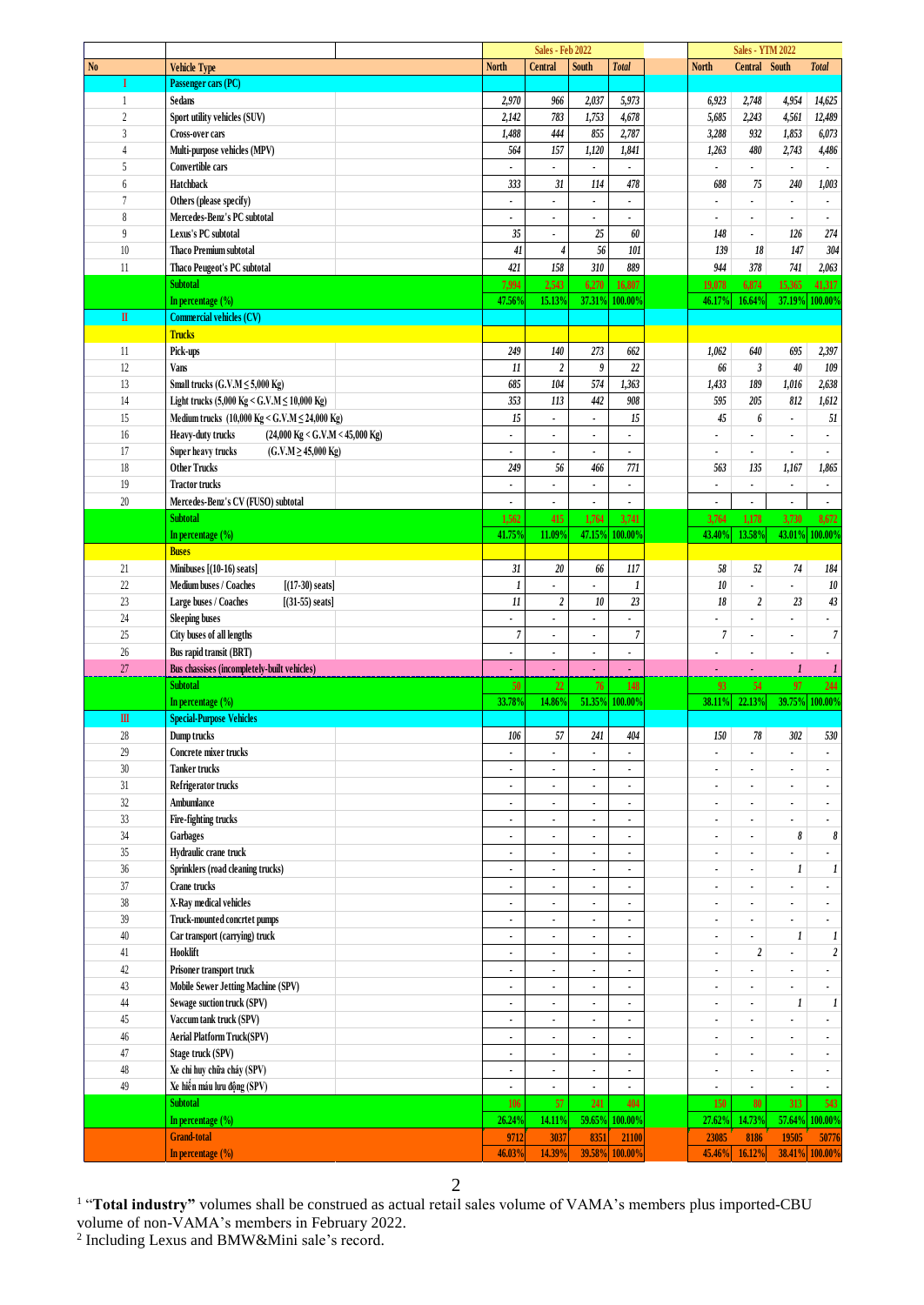### **VAMA volume compared to last month as follows:**

|                             | $Feb-22$       | <b>Feb-21</b> | <b>Jan-22</b> | pinerance<br><b>February-</b><br>$22$ vs<br>February-21 January-22 | pinerence<br>February-<br>22 <sub>vs</sub> |
|-----------------------------|----------------|---------------|---------------|--------------------------------------------------------------------|--------------------------------------------|
| Total*                      | 21,100         | 12,939        | 29,676        | 63%                                                                | $-29%$                                     |
| 1. Passenger cars (PC)      | 16,807         | 9,432         | 24,510        | 78%                                                                | $-31%$                                     |
| 2. Commercial vehicles (CV) | 3,889          | 3,372         | 5,027         | 15%                                                                | $-23%$                                     |
| 2.1 Trucks                  | 3,741          | 3,284         | 4,931         | 14%                                                                | $-24%$                                     |
| 2.2 Buses                   | 148            | 88            | 96            | 68%                                                                | 54%                                        |
| 3. Special-purpose vehicles | 404            | 135           | 139           | 199%                                                               | 191%                                       |
| Bus chassis (khung xe buýt) | $\overline{0}$ |               |               | #DIV/0!                                                            | $-100%$                                    |

*\*: not including bus chassis*

### **VAMA only YTM February results:**

|                             | <b>YTM 2022</b> | <b>YTM 2021</b> | <b>Difference</b> |
|-----------------------------|-----------------|-----------------|-------------------|
| Total*                      | 50,776          | 37,155          | 37%               |
| 1. Passenger cars (PC)      | 41,317          | 29,047          | 42%               |
| 2. Commercial vehicles (CV  | 8,916           | 7,797           | 14%               |
| 2.1 Trucks                  | 8,672           | 7,428           | 17%               |
| 2.2 Buses                   | 244             | 369             | $-34%$            |
| 3. Special-purpose vehicles | 543             | 311             | 75%               |
| Bus chassis (khung xe buýt  |                 | 12              | $-92%$            |

*\*: not including bus chassis*

### **2) Year-to-Month February Total Industry results in details:**

- Total Industry in FY February 2022 up 34% versus 2021.
- Passenger Car was up 42%; Commercial Vehicles was up 4.7% and Special-Purpose Vehicles was up 62% versus 2021.



#### *Chart 1:*